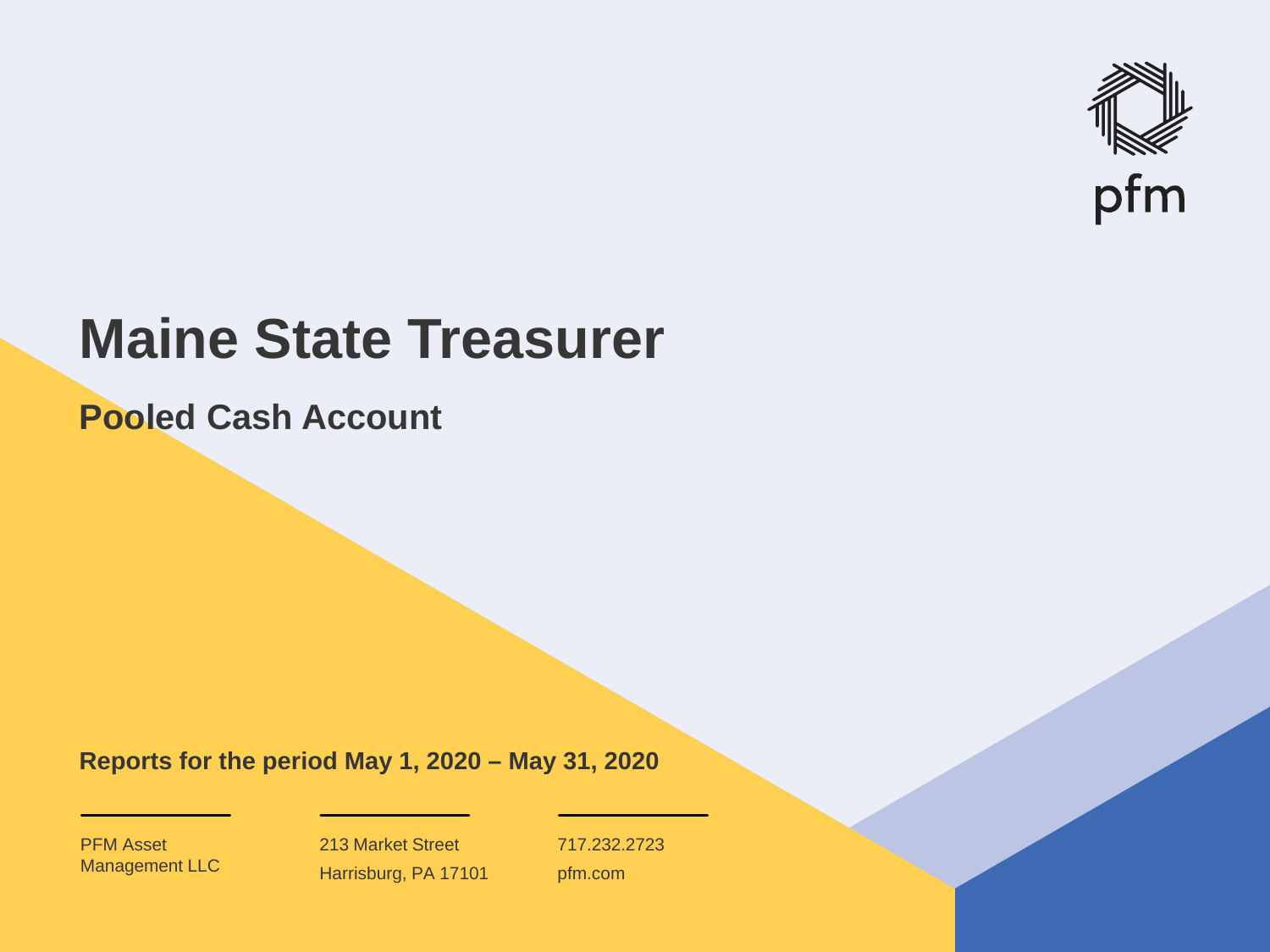#### **Maine State Treasurer Activity and Performance Summary For the Month Ending May 31, 2020**

# **Amortized Cost Basis Activity Summary**<br> **Amortized Cost Basis Return**

| <b>Beginning Amortized Cost Value</b>   |               | 2,769,846,133.69 | <b>Interest Earned</b>                 |
|-----------------------------------------|---------------|------------------|----------------------------------------|
| Additions                               |               |                  |                                        |
| Contributions                           | 0.00          |                  | <b>Current Holdings</b>                |
| Interest Received                       | 709,457.34    |                  | Cash and Equivalents<br>222,343.19     |
| <b>Accrued Interest Sold</b>            | 0.00          |                  | 0.00<br>Repurchase Agreement           |
| Gain on Sales                           | 0.00          |                  | Certificates of Deposit<br>404,291.67  |
| <b>Total Additions</b>                  |               | 709,457.34       | 0.00<br><b>Commercial Paper</b>        |
| Deductions                              |               |                  | U.S. Treasuries<br>822,627.10          |
| Withdrawals                             | 75,709,457.34 |                  | Federal Agency<br>624,923.97           |
| Accrued Interest Purchased              | 0.00          |                  | Corporate<br>51,674.37                 |
| Loss on Sales                           | 0.00          |                  |                                        |
|                                         |               |                  | <b>Sales and Maturities</b>            |
| <b>Total Deductions</b>                 |               | (75,709,457.34)  | 0.00<br>Repurchase Agreement           |
| Accretion (Amortization) for the Period |               | (133,930.97)     | 0.00<br><b>Commercial Paper</b>        |
| <b>Ending Amortized Cost Value</b>      |               | 2,694,712,202.72 | <b>Certificates of Deposit</b><br>0.00 |
| <b>Ending Fair Value</b>                |               | 2,716,878,540.53 | 0.00<br>U.S. Treasuries                |
| Unrealized Gain (Loss)                  |               | 22,166,337.81    | <b>Federal Agency</b><br>0.00          |
|                                         |               |                  |                                        |

|                                         |               |                  |                                | <b>Accretion</b>       |                |                            |                     |
|-----------------------------------------|---------------|------------------|--------------------------------|------------------------|----------------|----------------------------|---------------------|
| <b>Beginning Amortized Cost Value</b>   |               | 2,769,846,133.69 |                                | <b>Interest Earned</b> | (Amortization) | <b>Realized Gain(Loss)</b> | <b>Total Income</b> |
| Additions                               |               |                  |                                |                        |                |                            |                     |
| Contributions                           | 0.00          |                  | <b>Current Holdings</b>        |                        |                |                            |                     |
| <b>Interest Received</b>                | 709,457.34    |                  | Cash and Equivalents           | 222,343.19             | 0.00           | 0.00                       | 222,343.19          |
| <b>Accrued Interest Sold</b>            | 0.00          |                  | Repurchase Agreement           | 0.00                   | 0.00           | 0.00                       | 0.00                |
| Gain on Sales                           | 0.00          |                  | <b>Certificates of Deposit</b> | 404,291.67             | 0.00           | 0.00                       | 404,291.67          |
| <b>Total Additions</b>                  |               | 709,457.34       | <b>Commercial Paper</b>        | 0.00                   | 0.00           | 0.00                       | 0.00                |
| Deductions                              |               |                  | U.S. Treasuries                | 822,627.10             | (127, 526.31)  | 0.00                       | 695,100.79          |
| Withdrawals                             | 75,709,457.34 |                  | <b>Federal Agency</b>          | 624,923.97             | (5,493.55)     | 0.00                       | 619,430.42          |
| <b>Accrued Interest Purchased</b>       | 0.00          |                  | Corporate                      | 51,674.37              | (911.11)       | 0.00                       | 50,763.26           |
| Loss on Sales                           | 0.00          |                  |                                |                        |                |                            |                     |
|                                         |               |                  | <b>Sales and Maturities</b>    |                        |                |                            |                     |
| <b>Total Deductions</b>                 |               | (75,709,457.34)  | Repurchase Agreement           | 0.00                   | 0.00           | 0.00                       | 0.00                |
| Accretion (Amortization) for the Period |               | (133,930.97)     | <b>Commercial Paper</b>        | 0.00                   | 0.00           | 0.00                       | 0.00                |
| Ending Amortized Cost Value             |               | 2,694,712,202.72 | <b>Certificates of Deposit</b> | 0.00                   | 0.00           | 0.00                       | 0.00                |
| Ending Fair Value                       |               | 2,716,878,540.53 | U.S. Treasuries                | 0.00                   | 0.00           | 0.00                       | 0.00                |
| Unrealized Gain (Loss)                  |               | 22,166,337.81    | Federal Agency                 | 0.00                   | 0.00           | 0.00                       | 0.00                |
|                                         |               |                  | Corporate                      | 0.00                   | 0.00           | 0.00                       | 0.00                |
|                                         |               |                  | <b>Total</b>                   | 2,125,860.30           | (133,930.97)   | 0.00                       | 1,991,929.33        |

|                | <b>Twelve</b>         | <b>Six</b>            |               |
|----------------|-----------------------|-----------------------|---------------|
|                | <b>Month Trailing</b> | <b>Month Trailing</b> | For the Month |
| Fed Funds      | 1.64%                 | 1.09%                 | 0.25%         |
| Overnight Repo | 1.59%                 | 0.98%                 | 0.13%         |
| 3 Month T-Bill | 1.39%                 | 0.86%                 | 0.12%         |
| 6 Month T-Bill | 1.38%                 | 0.87%                 | 0.14%         |
| 1 Year T-Note  | 1.40%                 | 0.95%                 | 0.18%         |
| 2 Year T-Note  | 1.28%                 | 0.89%                 | 0.17%         |
| 5 Year T-Note  | 1.32%                 | 0.99%                 | 0.34%         |
|                |                       |                       |               |
|                |                       |                       |               |

# **Annualized Comparative Rates of Return Summary of Amortized Cost Basis Return for the Period**

|                | <b>Twelve</b>         | Six                   |               |                                             | <b>Total Portfolio</b> | <b>Excluding Cash</b><br><b>Equivalents</b> |
|----------------|-----------------------|-----------------------|---------------|---------------------------------------------|------------------------|---------------------------------------------|
|                | <b>Month Trailing</b> | <b>Month Trailing</b> | For the Month | Interest Earned                             | 2,125,860.30           | 1,903,517.11                                |
| Fed Funds      | 1.64%                 | 1.09%                 | 0.25%         | Accretion (Amortization)                    | (133,930.97)           | (133,930.97)                                |
| Overnight Repo | 1.59%                 | 0.98%                 | 0.13%         | Realized Gain (Loss) on Sales               | 0.00                   | 0.00                                        |
| 3 Month T-Bill | 1.39%                 | 0.86%                 | 0.12%         | Total Income on Portfolio                   | 1,991,929.33           | 1,769,586.14                                |
| 6 Month T-Bill | 1.38%                 | 0.87%                 | 0.14%         | Average Daily Historical Cost               | 2.796.782.059.72       | 1,159,556,253.27                            |
| 1 Year T-Note  | 1.40%                 | 0.95%                 | 0.18%         | <b>Annualized Return</b>                    | 0.84%                  | 1.80%                                       |
| 2 Year T-Note  | 1.28%                 | 0.89%                 | 0.17%         | Annualized Return Fiscal Year to Date       | 1.87%                  | 2.10%                                       |
| 5 Year T-Note  | 1.32%                 | 0.99%                 | 0.34%         | <b>Investment Advisory Fees</b>             | 20,037.89              | n/a                                         |
|                |                       |                       |               | Annualized Return (net of fees)             | 0.83%                  | n/a                                         |
|                |                       |                       |               | Weighted Average Effective Duration in Days | 223                    | 513                                         |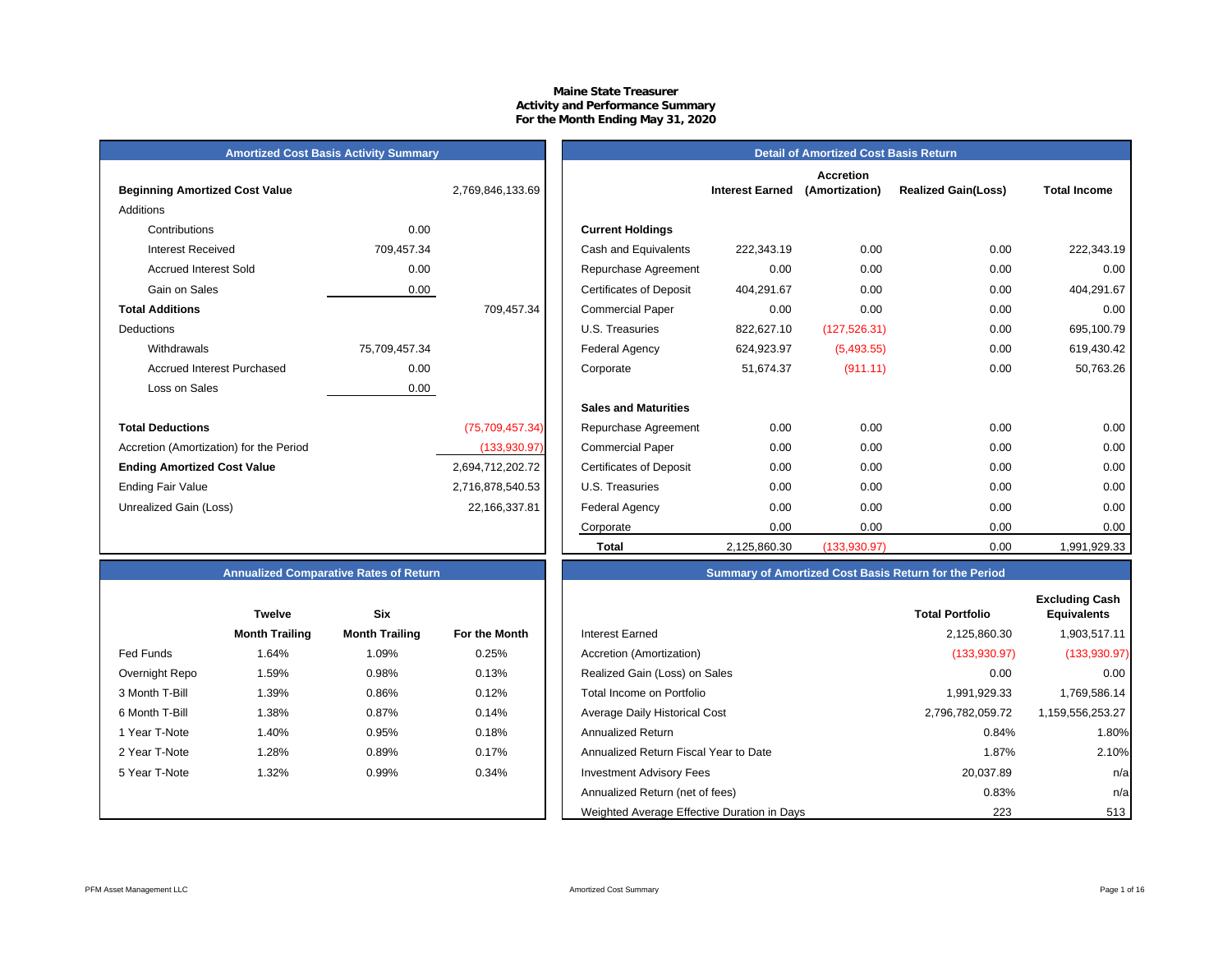### **Maine State Treasurer Activity and Performance Summary For the Month Ending May 31, 2020**

# **Fair Value Basis Activity Summary**

| Detail of Fair Value Basis Return |  |  |
|-----------------------------------|--|--|
|                                   |  |  |
|                                   |  |  |

| <b>Beginning Fair Value</b>         |               | 2,792,290,403.46 |                                 |
|-------------------------------------|---------------|------------------|---------------------------------|
| Additions                           |               |                  |                                 |
| Contributions                       | 0.00          |                  | <b>Current Holdings</b>         |
| Interest Received                   | 709,457.34    |                  | Cash and Equivalents            |
| <b>Accrued Interest Sold</b>        | 0.00          |                  | Repurchase Agreeme              |
| <b>Total Additions</b>              |               | 709,457.34       | <b>Certificates of Deposit</b>  |
|                                     |               |                  | <b>Commercial Paper</b>         |
| <b>Deductions</b>                   |               |                  | U.S. Treasuries                 |
| Withdrawals                         | 75,709,457.34 |                  | <b>Federal Agency</b>           |
| <b>Accrued Interest Purchased</b>   | 0.00          |                  | Corporate                       |
|                                     |               |                  |                                 |
| <b>Total Deductions</b>             |               | (75,709,457.34)  | <b>Sales and Maturities</b>     |
|                                     |               |                  | Repurchase Agreeme              |
| Change in Fair Value for the Period |               | (411, 862.93)    | <b>Commercial Paper</b>         |
| <b>Ending Fair Value</b>            |               | 2,716,878,540.53 | <b>Certificates of Deposit</b>  |
|                                     |               |                  | $\cdots$ $\sim$ $\sim$ $\cdots$ |

| Beginning Fair Value                |               | 2,792,290,403.46  |                                |              | Interest Earned Change in Fair Value | <b>Total Income</b> |  |
|-------------------------------------|---------------|-------------------|--------------------------------|--------------|--------------------------------------|---------------------|--|
| Additions                           |               |                   |                                |              |                                      |                     |  |
| Contributions                       | 0.00          |                   | <b>Current Holdings</b>        |              |                                      |                     |  |
| <b>Interest Received</b>            | 709,457.34    |                   | Cash and Equivalents           | 222,343.19   | 0.00                                 | 222,343.19          |  |
| <b>Accrued Interest Sold</b>        | 0.00          |                   | Repurchase Agreement           | 0.00         | 0.00                                 | 0.00                |  |
| <b>Total Additions</b>              |               | 709,457.34        | <b>Certificates of Deposit</b> | 404,291.67   | 0.00                                 | 404,291.67          |  |
|                                     |               |                   | <b>Commercial Paper</b>        | 0.00         | 0.00                                 | 0.00                |  |
| Deductions                          |               |                   | U.S. Treasuries                | 822,627.10   | (350, 944.20)                        | 471,682.90          |  |
| Withdrawals                         | 75,709,457.34 |                   | <b>Federal Agency</b>          | 624,923.97   | (82,916.50)                          | 542,007.47          |  |
| <b>Accrued Interest Purchased</b>   | 0.00          |                   | Corporate                      | 51,674.37    | 21,997.77                            | 73,672.14           |  |
| <b>Total Deductions</b>             |               | (75, 709, 457.34) | <b>Sales and Maturities</b>    |              |                                      |                     |  |
|                                     |               |                   | Repurchase Agreements          | 0.00         | 0.00                                 | 0.00                |  |
| Change in Fair Value for the Period |               | (411, 862.93)     | <b>Commercial Paper</b>        | 0.00         | 0.00                                 | 0.00                |  |
| <b>Ending Fair Value</b>            |               | 2,716,878,540.53  | <b>Certificates of Deposit</b> | 0.00         | 0.00                                 | 0.00                |  |
|                                     |               |                   | U.S. Treasuries                | 0.00         | 0.00                                 | 0.00                |  |
|                                     |               |                   | Federal Agency                 | 0.00         | 0.00                                 | 0.00                |  |
|                                     |               |                   | Corporate                      | 0.00         | 0.00                                 | 0.00                |  |
|                                     |               |                   | Total                          | 2,125,860.30 | (411, 862.93)                        | 1,713,997.37        |  |

# **Annualized Comparative Rates of Return**

|                | <b>Twelve</b>         | Six                   |                      |
|----------------|-----------------------|-----------------------|----------------------|
|                | <b>Month Trailing</b> | <b>Month Trailing</b> | <b>For the Month</b> |
| Fed Funds      | 1.64%                 | 1.09%                 | 0.25%                |
| Overnight Repo | 1.59%                 | 0.98%                 | 0.13%                |
| 3 Month T-Bill | 1.84%                 | 1.46%                 | 0.02%                |
| 6 Month T-Bill | 2.37%                 | 2.17%                 | $-0.25%$             |
| 1 Year T-Note  | 3.23%                 | 3.70%                 | $-0.28%$             |
| 2 Year T-Note  | 4.49%                 | 6.40%                 | 0.82%                |
| 5 Year T-Note  | 9.35%                 | 14.45%                | 2.42%                |
|                |                       |                       |                      |
|                |                       |                       |                      |

|                | <b>Twelve</b>         | <b>Six</b>            |               |                                             | <b>Total Portfolio</b> | <b>Excluding Cash</b><br><b>Equivalents</b> |
|----------------|-----------------------|-----------------------|---------------|---------------------------------------------|------------------------|---------------------------------------------|
|                | <b>Month Trailing</b> | <b>Month Trailing</b> | For the Month | <b>Interest Earned</b>                      | 2,125,860.30           | 1,903,517.11                                |
| Fed Funds      | 1.64%                 | 1.09%                 | 0.25%         | Change in Fair Value                        | (411, 862.93)          | (411, 862.93)                               |
| Overnight Repo | 1.59%                 | 0.98%                 | 0.13%         | Total Income on Portfolio                   | 1,713,997.37           | 1,491,654.18                                |
| 3 Month T-Bill | 1.84%                 | 1.46%                 | 0.02%         | Average Daily Historical Cost               | 2,796,782,059.72       | 1,159,556,253.27                            |
| 6 Month T-Bill | 2.37%                 | 2.17%                 | $-0.25%$      | <b>Annualized Return</b>                    | 0.72%                  | 1.51%                                       |
| 1 Year T-Note  | 3.23%                 | 3.70%                 | $-0.28%$      | Annualized Return Fiscal Year to Date       | 3.10%                  | 3.74%                                       |
| 2 Year T-Note  | 4.49%                 | 6.40%                 | 0.82%         | Weighted Average Effective Duration in Days | 223                    | 513                                         |
| 5 Year T-Note  | 9.35%                 | 14.45%                | 2.42%         |                                             |                        |                                             |
|                |                       |                       |               |                                             |                        |                                             |

**Summary of Fair Value Basis Return for the Period**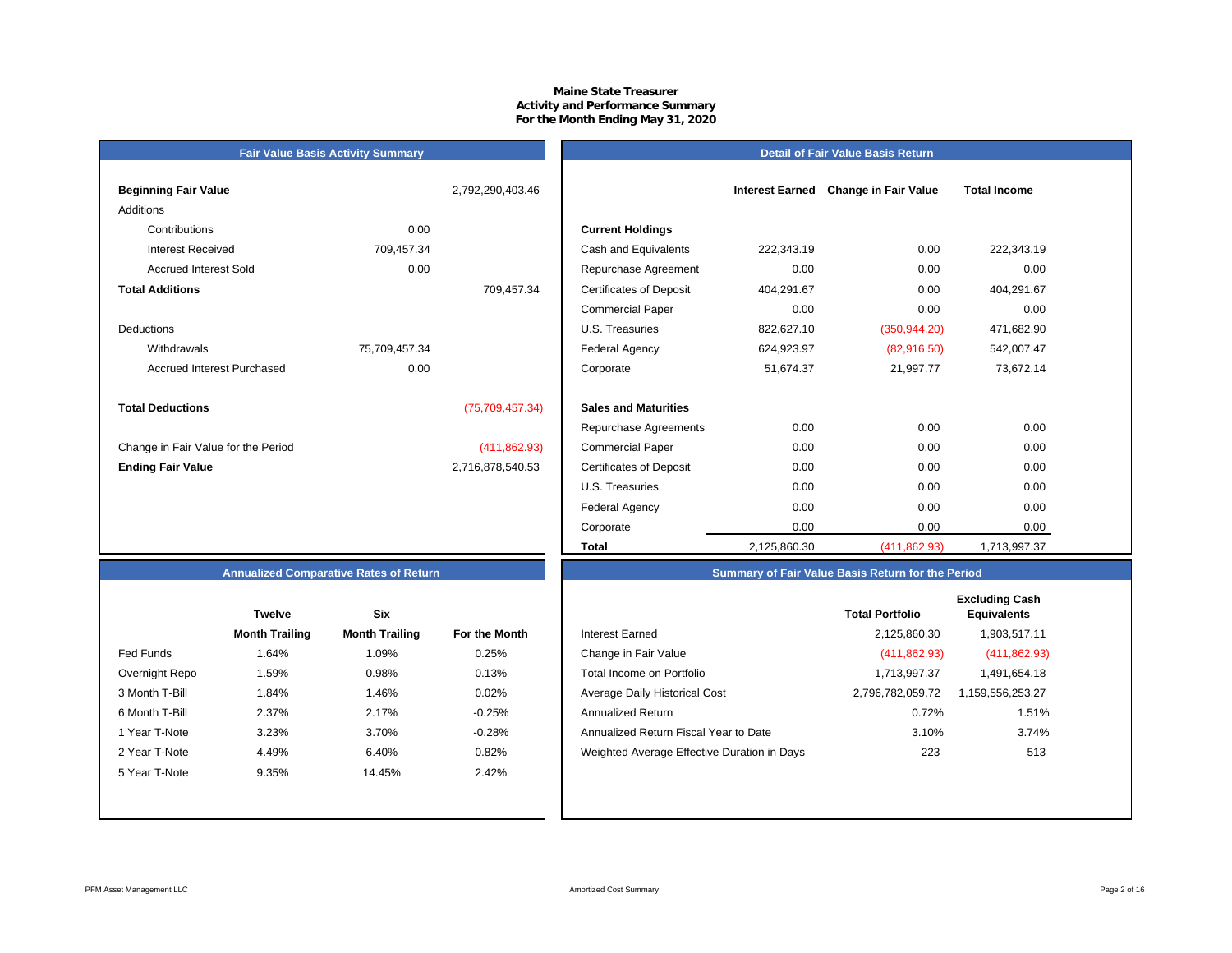## **Maine State Treasurer Investments - By Security Type As of May 31, 2020**

|                                |                  |                          |                  |                     |                                  | Weighted<br>Average             | Weighted<br>Average<br><b>Effective</b> |                     | Weighted         |
|--------------------------------|------------------|--------------------------|------------------|---------------------|----------------------------------|---------------------------------|-----------------------------------------|---------------------|------------------|
| <b>Security Type</b>           | Original<br>Cost | <b>Amortized</b><br>Cost | Fair<br>Value    | Accrued<br>Interest | <b>Unrealized</b><br>Gain (Loss) | <b>Final Maturity</b><br>(Days) | <b>Duration</b><br>(Years)              | Asset<br>Allocation | Average<br>Yield |
| Cash and Cash Equivalents      | 1,536,000,000.00 | 1,536,000,000.00         | 1.536.000.000.00 | 222,341.90          | 0.00                             |                                 | 0.00                                    | 56.5%               | 0.13%            |
| Repurchase Agreements          | 0.00             | 0.00                     | 0.00             | 0.00                | 0.00                             |                                 |                                         | 0.0%                |                  |
| <b>Commercial Paper</b>        | 0.00             | 0.00                     | 0.00             | 0.00                | 0.00                             |                                 |                                         | 0.0%                |                  |
| <b>Certificates of Deposit</b> | 225,000,000.00   | 225,000,000.00           | 225,000,000.00   | 3,675,652.78        | 0.00                             | 338                             | 0.72                                    | 8.3%                | 2.09%            |
| U.S. Treasuries                | 504,363,750.02   | 503,487,419.40           | 517,546,721.10   | 2,368,845.68        | 14,059,301.70                    | 706                             | 1.90                                    | 19.0%               | 1.63%            |
| U.S. Instrumentality           | 403,317,087.50   | 403,325,501.34           | 410,593,791.30   | 1,846,423.37        | 7,268,289.96                     | 715                             | 1.13                                    | 15.1%               | 1.85%            |
| Corporate                      | 26,837,592.85    | 26,899,281.98            | 27,738,028.13    | 169,578.17          | 838,746.15                       | 632                             | 1.67                                    | 1.0%                | 2.28%            |
| Total                          | 2,695,518,430.37 | 2,694,712,202.72         | 2,716,878,540.53 | 8,282,841.90        | 22,166,337.81                    | 278                             | 0.61                                    | 100.0%              | 0.86%            |

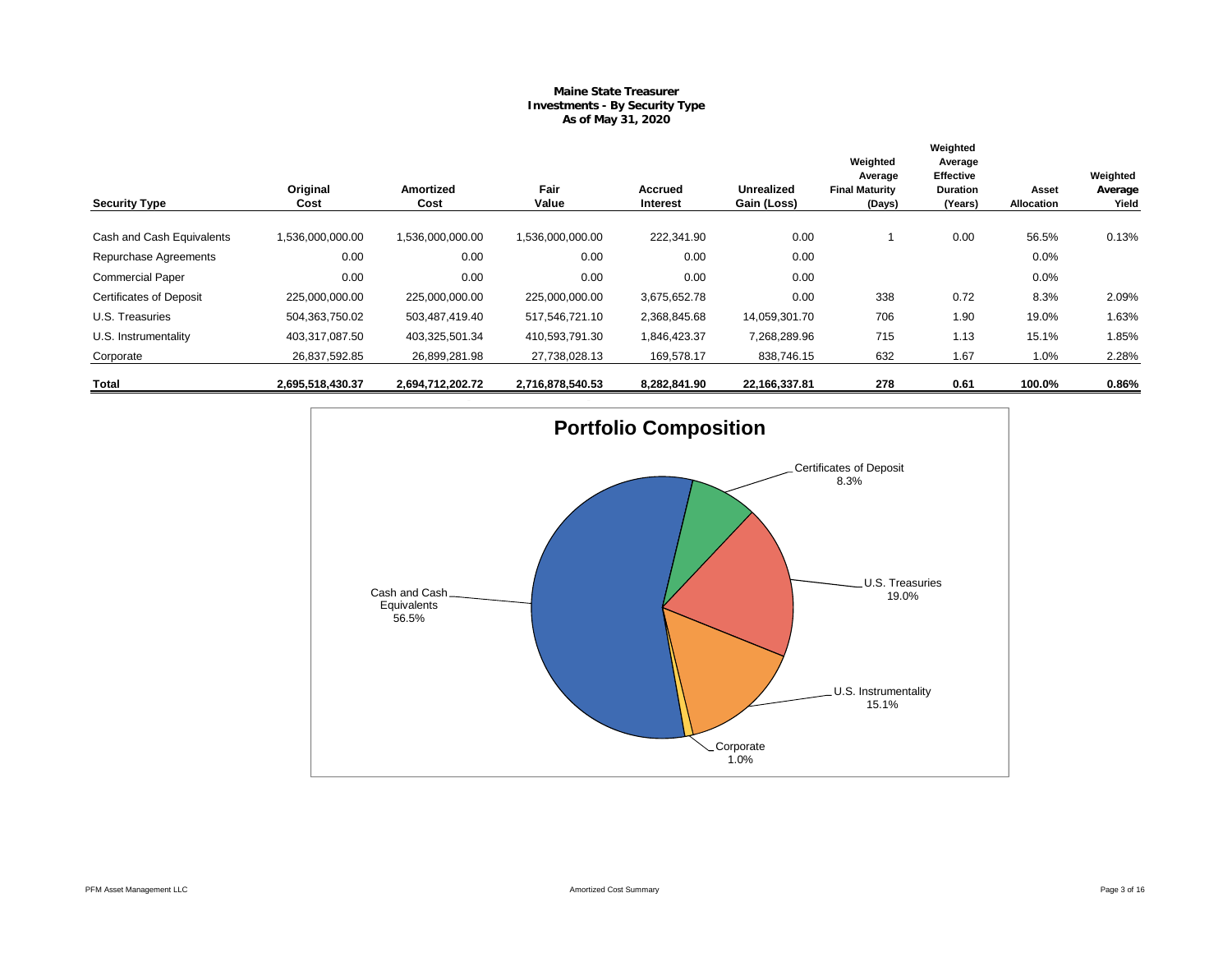### **Maine State Treasurer Investments - By Maturity As of May 31, 2020**

|                                                                                                                                                                        | <b>Maturity Distribution</b> |                | <b>Original Cost</b><br>May 31, 2020 | Percentage   |              | <b>Original Cost</b><br>April 30, 2020 |
|------------------------------------------------------------------------------------------------------------------------------------------------------------------------|------------------------------|----------------|--------------------------------------|--------------|--------------|----------------------------------------|
|                                                                                                                                                                        | Overnight                    |                | 1,536,000,000.00                     | 57.0%        |              | 1,611,000,000.00                       |
|                                                                                                                                                                        | Under 90 Days                |                |                                      | 0.0%         |              |                                        |
|                                                                                                                                                                        | 90 to 180 Days               |                | 84,954,000.00                        | 3.2%         |              | 84,954,000.00                          |
|                                                                                                                                                                        | 180 Days to 1 Year           |                | 130,265,625.00                       | 4.8%         |              | 130,265,625.00                         |
|                                                                                                                                                                        | 1 to 2 Years                 |                | 491,249,542.86                       | 18.2%        |              | 440,671,417.86                         |
|                                                                                                                                                                        | 2 to 3 Years                 |                | 453,049,262.51                       | 16.8%        |              | 503,627,387.51                         |
|                                                                                                                                                                        | Over 3 Years                 |                |                                      | 0.0%         |              |                                        |
|                                                                                                                                                                        | Totals <sub>\$</sub>         |                | 2,695,518,430.37                     | 100.0%       | \$           | 2,770,518,430.37                       |
| \$1,800,000,000<br>\$1,600,000,000<br>\$1,400,000,000<br>\$1,200,000,000<br>\$1,000,000,000<br>\$800,000,000<br>\$600,000,000<br>\$400,000,000<br>\$200,000,000<br>\$- |                              |                |                                      |              |              | May 31, 2020<br>April 30, 2020         |
|                                                                                                                                                                        | Overnight<br>Under 90 Days   | 90 to 180 Days | 180 Days to 1 Year                   | 1 to 2 Years | 2 to 3 Years | Over 3 Years                           |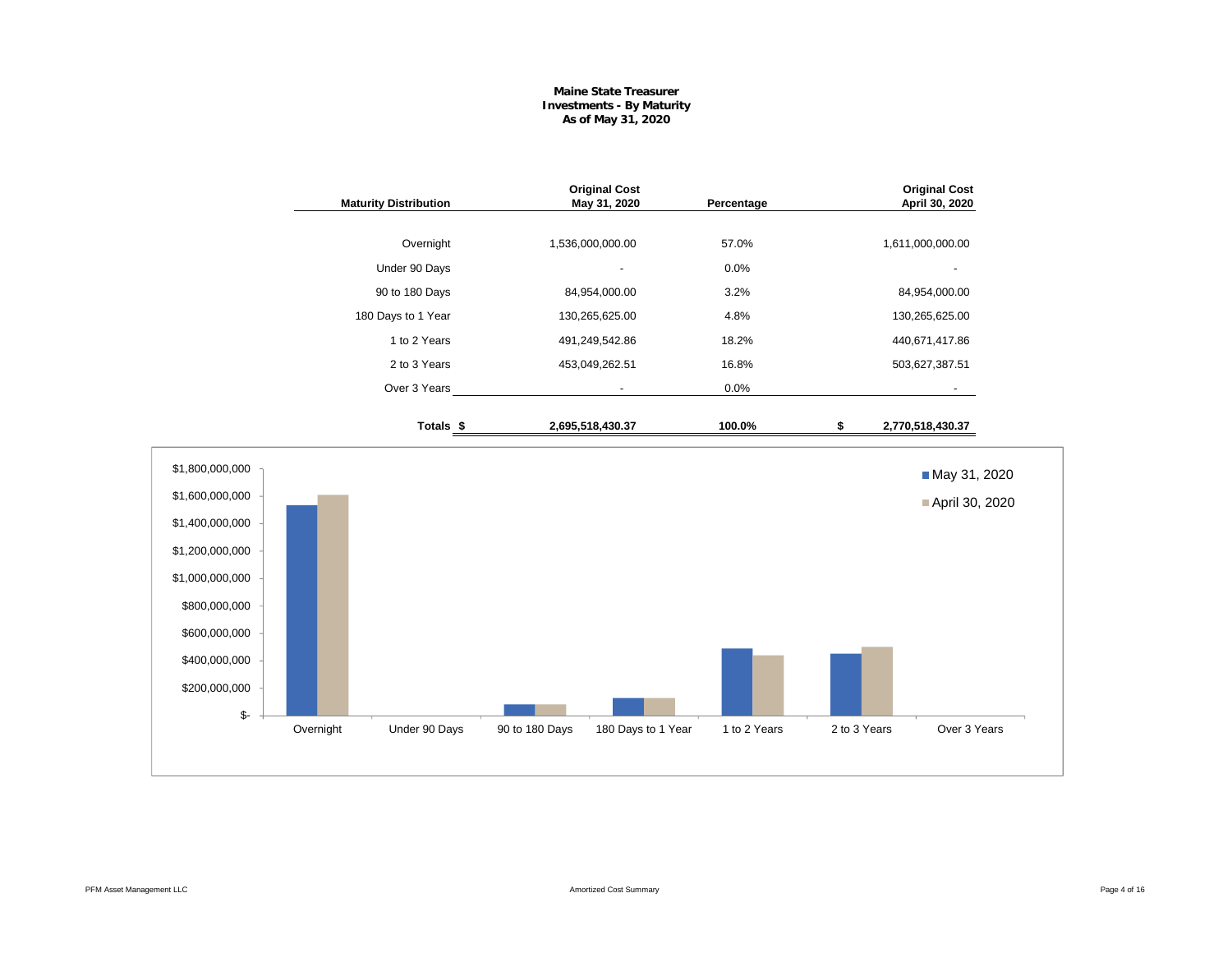| <b>DESCRIPTION</b>                     | PURCHASE COUPON DATE / CALL<br><b>DATE</b> | <b>RATE</b> | <b>MATURITY</b><br><b>DATE</b> | PAR VALUE        | <b>ORIGINAL</b><br>COST/ACCRUED<br><b>INTEREST</b><br><b>PURCHASE</b> | AMORTIZED COST/<br>(AMORTIZATION) | <b>ACCRETION FAIR VALUE/CHANGE</b><br>IN FAIR VALUE | <b>UNREALIZED</b><br><b>GAIN (LOSS)</b> | AI PURCHASED | <b>INTEREST</b><br><b>RECEIVED</b> | <b>INTEREST</b><br>EARNED | <b>TOTAL</b><br><b>ACCRUED</b><br>INTEREST ALLOCATION |        | YIELD |
|----------------------------------------|--------------------------------------------|-------------|--------------------------------|------------------|-----------------------------------------------------------------------|-----------------------------------|-----------------------------------------------------|-----------------------------------------|--------------|------------------------------------|---------------------------|-------------------------------------------------------|--------|-------|
| <b>CASH AND EQUIVALENTS</b>            |                                            |             |                                |                  |                                                                       |                                   |                                                     |                                         |              |                                    |                           |                                                       |        |       |
| <b>BAR HARBOR BANK &amp; TRUST</b>     | 05/31/20                                   | 0.100V      |                                | 44,000,000.00    | 44,000,000.00<br>0.00                                                 | 44,000,000.00<br>0.00             | 44,000,000.00<br>0.00                               | 0.00                                    | 0.00         | 8,975.50                           | 9,377.05                  | 9,377.05                                              | 1.62%  | 0.100 |
| CITIZENS BANK                          | 05/31/20                                   | 0.150V      |                                | 100,000,000.00   | 100,000,000.00<br>0.00                                                | 100,000,000.00<br>0.00            | 100,000,000.00<br>0.00                              | 0.00                                    | 0.00         | 28,524.40                          | 20,382.30                 | 20,382.30                                             | 3.68%  | 0.150 |
| CITIZENS BANK #2                       | 05/31/20                                   | 0.050V      |                                | 0.00             | 0.00<br>0.00                                                          | 0.00<br>0.00                      | 0.00<br>0.00                                        | 0.00                                    | 0.00         | 1,270.49                           | 765.02                    | 765.02                                                | 0.00%  | 0.050 |
| <b>BANGOR SAVINGS BANK NOW</b>         | 05/31/20                                   | 0.050V      |                                | 65,000,000.00    | 65.000.000.00<br>0.00                                                 | 65.000.000.00<br>0.00             | 65,000,000.00<br>0.00                               | 0.00                                    | 0.00         | 7,069.67                           | 2,752.73                  | 2,752.73                                              | 2.39%  | 0.050 |
| <b>TD BANK</b>                         | 05/31/20                                   | 0.160V      |                                | 250,000,000.00   | 250,000,000.00<br>0.00                                                | 250,000,000.00<br>0.00            | 250,000,000.00<br>0.00                              | 0.00                                    | 0.00         | 38,280.05                          | 53,346.99                 | 53,346.99                                             | 9.20%  | 0.160 |
| ANDROSCOGGIN BANK                      | 05/31/20                                   | 0.200V      |                                | 25,000,000.00    | 25,000,000.00<br>0.00                                                 | 25.000.000.00<br>0.00             | 25,000,000.00<br>0.00                               | 0.00                                    | 0.00         | 6,780.82                           | 5,260.27                  | 5.260.27                                              | 0.92%  | 0.200 |
| <b>BATH SAVINGS</b>                    | 05/31/20                                   | 0.160V      |                                | 14,000,000.00    | 14,000,000.00<br>0.00                                                 | 14,000,000.00<br>0.00             | 14,000,000.00<br>0.00                               | 0.00                                    | 0.00         | 4,196.21                           | 2,872.88                  | 2,872.88                                              | 0.52%  | 0.160 |
| <b>BIDDEFORD SAVINGS BANK</b>          | 05/31/20                                   | 0.180V      |                                | 5.000.000.00     | 5.000.000.00<br>0.00                                                  | 5.000.000.00<br>0.00              | 5.000.000.00<br>0.00                                | 0.00                                    | 0.00         | 479.47                             | 993.25                    | 993.25                                                | 0.18%  | 0.180 |
| CAMDEN NATIONAL BANK                   | 05/31/20                                   | 0.100V      |                                | 70,000,000.00    | 70,000,000.00<br>0.00                                                 | 70,000,000.00<br>0.00             | 70,000,000.00<br>0.00                               | 0.00                                    | 0.00         | 13,118.12                          | 5,929.21                  | 5,929.21                                              | 2.58%  | 0.100 |
| MACHIAS SAVINGS BANK                   | 05/31/20                                   | 0.050V      |                                | 20,000,000.00    | 20,000,000.00<br>0.00                                                 | 20,000,000.00<br>0.00             | 20,000,000.00<br>0.00                               | 0.00                                    | 0.00         | 479.45                             | 602.75                    | 602.75                                                | 0.74%  | 0.050 |
| FIDELITY GOVERNMENT PORTFOLIO          | 05/31/20                                   | 0.130V      |                                | 543,000,000.00   | 543,000,000.00<br>0.00                                                | 543,000,000.00<br>0.00            | 543,000,000.00<br>0.00                              | 0.00                                    | 0.00         | 36,355.77                          | 59,029.36                 | 59,029.36                                             | 19.99% | 0.130 |
| <b>FIRST NATIONAL</b>                  | 05/31/20                                   | 0.050V      |                                | 50,000,000.00    | 50,000,000.00<br>0.00                                                 | 50,000,000.00<br>0.00             | 50,000,000.00<br>0.00                               | 0.00                                    | 0.00         | 3,347.00                           | 2,117.48                  | 2,117.48                                              | 1.84%  | 0.050 |
| PFM FUNDS - GOVT SELECT SERIES INST CL | 05/31/20                                   | 0.160V      |                                | 200,000,000.00   | 200,000,000.00<br>0.00                                                | 200,000,000.00<br>0.00            | 200,000,000.00<br>0.00                              | 0.00                                    | 0.00         | 28,406.60                          | 42,649.76                 | 42,649.76                                             | 7.36%  | 0.160 |
| U.S. BANK MONEY MARKET FUND            | 05/31/20                                   | 0.090 V     |                                | 150,000,000.00   | 150,000,000.00<br>0.00                                                | 150,000,000.00<br>0.00            | 150,000,000.00<br>0.00                              | 0.00                                    | 0.00         | 922.50                             | 16,262.85                 | 16,262.85                                             | 5.52%  | 0.090 |
| MISCELLAENOUS INCOME                   | 05/31/20                                   | 0.000V      |                                | 0.00             | 0.00<br>0.00                                                          | 0.00<br>0.00                      | 0.00<br>0.00                                        | 0.00                                    | 0.00         | 1.29                               | 1.29                      | 0.00                                                  | 0.00%  | 0.000 |
| <b>TOTAL</b>                           |                                            |             |                                | 1,536,000,000.00 | 1,536,000,000.00<br>0.00                                              | 1,536,000,000.00<br>0.00          | 1,536,000,000.00<br>0.00                            | 0.00                                    | 0.00         | 178,207.34                         | 222,343.19                | 222,341.90                                            | 56.54% | 0.129 |
| <b>CERTIFICATES OF DEPOSIT</b>         |                                            |             |                                |                  |                                                                       |                                   |                                                     |                                         |              |                                    |                           |                                                       |        |       |
| BANGOR SAVINGS BANK CERT DEPOS         | 04/08/19                                   | 2.650       | 10/08/20                       | 5,000,000.00     | 5,000,000.00<br>0.00                                                  | 5,000,000.00<br>0.00              | 5,000,000.00<br>0.00                                | 0.00                                    | 0.00         | 0.00                               | 11,409.72                 | 154,583.33                                            | 0.18%  | 2.650 |
| CAMDEN NATIONAL BANK CERT DEPOS        | 01/17/20                                   | 1.750       | 10/17/20                       | 25,000,000.00    | 25,000,000.00<br>0.00                                                 | 25,000,000.00<br>0.00             | 25,000,000.00<br>0.00                               | 0.00                                    | 0.00         | 0.00                               | 37,673.61                 | 165,277.78                                            | 0.92%  | 1.750 |
| CAMDEN NATIONAL BANK CERT DEPOS        | 01/17/20                                   |             | 1.750 01/17/21                 | 50,000,000.00    | 50,000,000.00<br>0.00                                                 | 50,000,000.00<br>0.00             | 50,000,000.00<br>0.00                               | 0.00                                    | 0.00         | 0.00                               | 75,347.23                 | 330,555.56                                            | 1.84%  | 1.750 |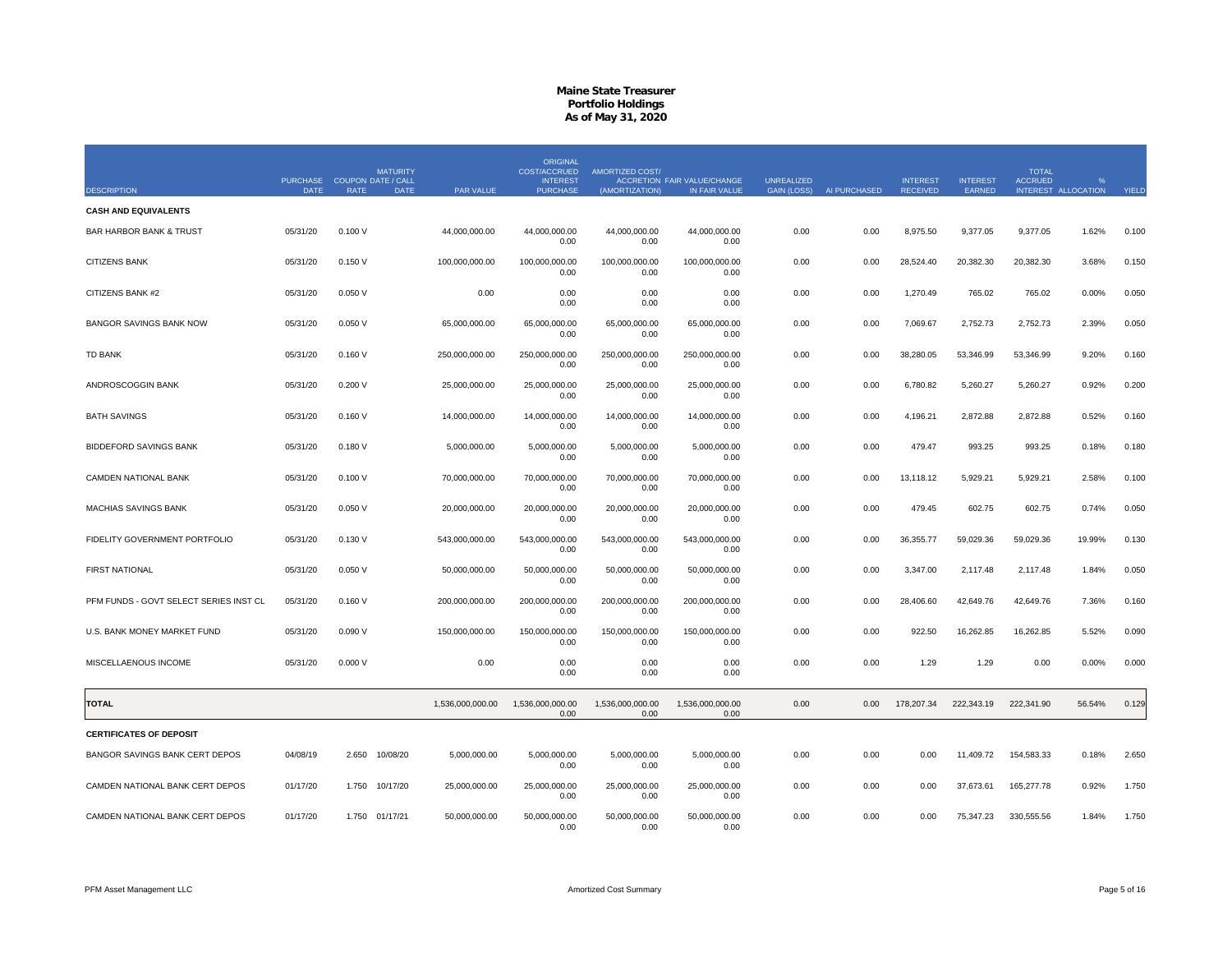|                                            |                                            |             | <b>MATURITY</b>      |                  | <b>ORIGINAL</b><br><b>COST/ACCRUED</b> | <b>AMORTIZED COST/</b>          |                                                     |                                         |              |                                    |                           | <b>TOTAL</b>            |                                      |       |
|--------------------------------------------|--------------------------------------------|-------------|----------------------|------------------|----------------------------------------|---------------------------------|-----------------------------------------------------|-----------------------------------------|--------------|------------------------------------|---------------------------|-------------------------|--------------------------------------|-------|
| <b>DESCRIPTION</b>                         | PURCHASE COUPON DATE / CALL<br><b>DATE</b> | <b>RATE</b> | <b>DATE</b>          | <b>PAR VALUE</b> | <b>INTEREST</b><br><b>PURCHASE</b>     | (AMORTIZATION)                  | <b>ACCRETION FAIR VALUE/CHANGE</b><br>IN FAIR VALUE | <b>UNREALIZED</b><br><b>GAIN (LOSS)</b> | AI PURCHASED | <b>INTEREST</b><br><b>RECEIVED</b> | <b>INTEREST</b><br>EARNED | <b>ACCRUED</b>          | $\frac{9}{6}$<br>INTEREST ALLOCATION | YIELD |
| BANGOR SAVINGS BANK CERT DEPOS             | 04/08/19                                   |             | 2.700 04/08/21       | 15,000,000.00    | 15,000,000.00<br>0.00                  | 15,000,000.00<br>0.00           | 15,000,000.00<br>0.00                               | 0.00                                    | 0.00         | 0.00                               | 34,875.00                 | 472,500.00              | 0.55%                                | 2.700 |
| PEOPLES UNITED CERT DEPOS                  | 04/18/19                                   | 2.550       | 04/18/21             | 15,000,000.00    | 15,000,000.00<br>0.00                  | 15,000,000.00<br>0.00           | 15,000,000.00<br>0.00                               | 0.00                                    | 0.00         | 0.00                               | 32,937.50                 | 435,625.00              | 0.55%                                | 2.550 |
| PEOPLES UNITED CERT DEPOS                  | 04/22/19                                   | 2.550       | 04/22/21             | 25,000,000.00    | 25,000,000.00<br>0.00                  | 25,000,000.00<br>0.00           | 25,000,000.00<br>0.00                               | 0.00                                    | 0.00         | 0.00                               | 54,895.83                 | 718,958.33              | 0.92%                                | 2.549 |
| BAR HARBOR BANK & TRUST CERT DEPOS         | 06/12/19                                   | 2.330       | 06/12/21             | 50,000,000.00    | 50,000,000.00<br>0.00                  | 50,000,000.00<br>0.00           | 50,000,000.00<br>0.00                               | 0.00                                    | 0.00         | 0.00                               |                           | 100,319.44 1,148,819.44 | 1.84%                                | 2.330 |
| PEOPLES UNITED CERT DEPOS                  | 01/17/20                                   | 1.650       | 01/17/22<br>01/00/00 | 40,000,000.00    | 40,000,000.00<br>0.00                  | 40,000,000.00<br>0.00           | 40,000,000.00<br>0.00                               | 0.00                                    | 0.00         | 0.00                               | 56,833.33                 | 249,333.33              | 1.47%                                | 1.650 |
| <b>TOTAL</b>                               |                                            |             |                      | 225,000,000.00   | 225,000,000.00<br>0.00                 | 225,000,000.00<br>0.00          | 225,000,000.00<br>0.00                              | 0.00                                    | 0.00         | 0.00                               |                           | 404,291.67 3,675,652.78 | 8.3%                                 | 2.087 |
| <b>U.S. TREASURIES</b>                     |                                            |             |                      |                  |                                        |                                 |                                                     |                                         |              |                                    |                           |                         |                                      |       |
| US TREASURY N/B<br>9128286D7               | 02/26/20                                   | 2.500       | 02/28/21             | 25,000,000.00    | 25,265,625.00<br>0.00                  | 25,196,331.52<br>(22, 376.02)   | 25,429,687.50<br>(54,687.50)                        | 233,355.98                              | 0.00         | 0.00                               | 52,649.46                 | 157,948.37              | 0.94%                                | 1.435 |
| <b>US TREASURY NOTES</b><br>9128284W7      | 09/16/19                                   | 2.750       | 08/15/21             | 25,000,000.00    | 25,432,617.19<br>0.00                  | 25,272,319.83<br>(19, 186.17)   | 25,765,625.00<br>(58, 595.00)                       | 493,305.17                              | 0.00         | 0.00                               | 58,550.82                 | 202,094.78              | 0.95%                                | 1.825 |
| US TREASURY N/B NOTES<br>9128282F6         | 08/28/19                                   | 1.125       | 08/31/21             | 30,000,000.00    | 29,764,453.13<br>0.00                  | 29,853,665.70<br>9,948.16       | 30,342,186.00<br>(28, 128.00)                       | 488,520.30                              | 0.00         | 0.00                               | 28,430.71                 | 85,292.12               | 1.12%                                | 1.523 |
| <b>US TREASURY NOTES</b><br>9128286C9      | 09/30/19                                   | 2.500       | 02/15/22             | 25,000,000.00    | 25,493,164.06<br>0.00                  | 25, 354, 124. 71<br>(17,592.73) | 25,988,280.00<br>(31,250.00)                        | 634, 155.29                             | 0.00         | 0.00                               | 53,228.02                 | 183,722.53              | 0.96%                                | 1.649 |
| <b>US TREASURY NOTES</b><br>912828W89      | 09/03/19                                   |             | 1.875 03/31/22       | 40,000,000.00    | 40,404,687.50<br>0.00                  | 40,287,586.44<br>(13,346.07)    | 41,237,500.00<br>(31, 252.00)                       | 949,913.56                              | 0.00         | 0.00                               | 63,524.59                 | 127,049.18              | 1.52%                                | 1.473 |
| UNITED STATES TREASURY NOTES<br>9128286M7  | 10/29/19                                   | 2.250       | 04/15/22             | 23,000,000.00    | 23,321,640.63<br>0.00                  | 23,244,361.01<br>(11,091.06)    | 23,891,250.00<br>(21, 562.50)                       | 646,888.99                              | 0.00         | 0.00                               | 43,831.97                 | 66,454.92               | 0.88%                                | 1.668 |
| UNITED STATES TREASURY NOTES<br>9128286M7. | 11/14/19                                   | 2.250       | 04/15/22             | 30,000,000.00    | 30,426,562.50<br>0.00                  | 30,329,945.85<br>(14, 975.58)   | 31,162,500.00<br>(28, 125.00)                       | 832,554.15                              | 0.00         | 0.00                               | 57,172.13                 | 86,680.33               | 1.15%                                | 1.647 |
| UNITED STATES TREASURY NOTES<br>9128286U9  | 10/31/19                                   | 2.125       | 05/15/22             | 25,000,000.00    | 25,289,062.50<br>0.00                  | 25,222,331.78<br>(9,666.60)     | 25,949,220.00<br>(19,530.00)                        | 726,888.22                              | 0.00         | 265,625.00                         | 44,974.13                 | 24.541.44               | 0.96%                                | 1.658 |
| UNITED STATES TREASURY NOTES<br>9128286U9. | 10/31/19                                   | 2.125       | 05/15/22             | 25,000,000.00    | 25,289,062.50<br>0.00                  | 25,222,331.78<br>(9,666.60)     | 25,949,220.00<br>(19,530.00)                        | 726,888.22                              | 0.00         | 265,625.00                         | 44,974.13                 | 24,541.44               | 0.96%                                | 1.658 |
| US TREASURY N/B NOTES<br>912828XG0         | 07/08/19                                   | 2.125       | 06/30/22             | 27,000,000.00    | 27,241,523.44<br>0.00                  | 27, 168, 489. 24<br>(6,881.64)  | 28,092,657.60<br>(21,092.40)                        | 924,168.36                              | 0.00         | 0.00                               | 48,863.33                 | 241,164.15              | 1.03%                                | 1.815 |
| UNITED STATES TREASURY NOTES<br>9128287C8  | 07/19/19                                   | 1.750       | 07/15/22             | 25,000,000.00    | 24,945,312.50<br>0.00                  | 24,961,237.98<br>1,552.48       | 25,828,125.00<br>(11,720.00)                        | 866,887.02                              | 0.00         | 0.00                               | 37,259.61                 | 165,865.38              | 0.95%                                | 1.826 |
| UNITED STATES TREASURY NOTES<br>9128287C8. | 08/01/19                                   |             | 1.750 07/15/22       | 25,000,000.00    | 24,967,773.44<br>0.00                  | 24,976,882.89<br>925.87         | 25,828,125.00<br>(11,720.00)                        | 851,242.11                              | 0.00         | 0.00                               | 37,259.61                 | 165,865.38              | 0.95%                                | 1.795 |
| UNITED STATES TREASURY NOTES<br>9128287C8  | 08/05/19                                   |             | 1.750 07/15/22       | 26,000,000.00    | 26, 142, 187.50<br>0.00                | 26,102,375.00<br>(4, 100.29)    | 26,861,250.00<br>(12, 188.80)                       | 758,875.00                              | 0.00         | 0.00                               | 38,750.00                 | 172,500.00              | 0.99%                                | 1.559 |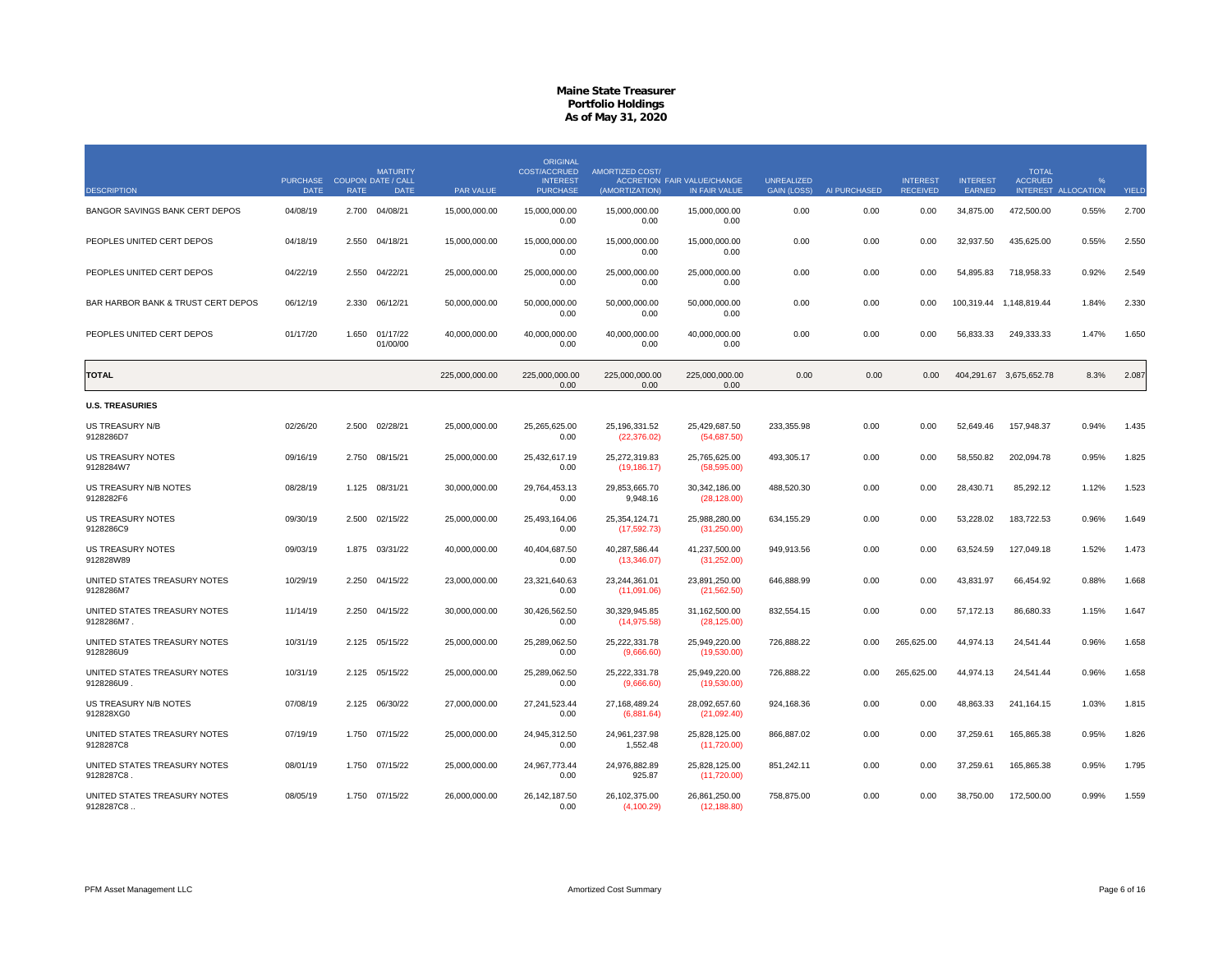| <b>DESCRIPTION</b>                         | PURCHASE COUPON DATE / CALL<br><b>DATE</b> | <b>RATE</b> | <b>MATURITY</b><br><b>DATE</b> | <b>PAR VALUE</b> | <b>ORIGINAL</b><br><b>COST/ACCRUED</b><br><b>INTEREST</b><br><b>PURCHASE</b> | <b>AMORTIZED COST/</b><br>(AMORTIZATION) | <b>ACCRETION FAIR VALUE/CHANGE</b><br>IN FAIR VALUE | <b>UNREALIZED</b><br><b>GAIN (LOSS)</b> | AI PURCHASED | <b>INTEREST</b><br><b>RECEIVED</b> | <b>INTEREST</b><br>EARNED | <b>TOTAL</b><br><b>ACCRUED</b> | $O_{\Lambda}$<br>INTEREST ALLOCATION | YIELD |
|--------------------------------------------|--------------------------------------------|-------------|--------------------------------|------------------|------------------------------------------------------------------------------|------------------------------------------|-----------------------------------------------------|-----------------------------------------|--------------|------------------------------------|---------------------------|--------------------------------|--------------------------------------|-------|
| UNITED STATES TREASURY NOTES               | 08/23/19                                   | 1.750       | 07/15/22                       | 35,000,000.00    | 35,211,914.06                                                                | 35, 155, 176. 43                         | 36, 159, 375.00                                     | 1,004,198.57                            | 0.00         | 0.00                               | 52,163.46                 | 232,211.54                     | 1.33%                                | 1.535 |
| 9128287C8                                  |                                            |             |                                |                  | 0.00                                                                         | (6,215.07)                               | (16, 408.00)                                        |                                         |              |                                    |                           |                                |                                      |       |
| <b>US TREASURY NOTES</b><br>9128282S8      | 09/30/19                                   | 1.625       | 08/31/22                       | 25,000,000.00    | 25,008,789.06<br>0.00                                                        | 25,006,769.06<br>(255.59)                | 25,808,595.00<br>(3,905.00)                         | 801,825.94                              | 0.00         | 0.00                               | 34.222.15                 | 102,666.44                     | 0.95%                                | 1.612 |
| UNITED STATES TREASURY NOTES<br>912828YK0  | 10/21/19                                   | 1.375       | 10/15/22                       | 30,000,000.00    | 29.844.140.63<br>0.00                                                        | 29.876.170.45<br>4,432.70                | 30.843.750.00<br>9,375.00                           | 967,579.55                              | 0.00         | 0.00                               | 34,938.52                 | 52,971.31                      | 1.14%                                | 1.554 |
| US TREASURY N/B NOTES<br>9128283C2         | 11/14/19                                   | 2.000       | 10/31/22                       | 30,000,000.00    | 30,307,031.25<br>0.00                                                        | 30,250,278.71<br>(8,796.64)              | 31,312,500.00<br>0.00                               | 1,062,221.29                            | 0.00         | 0.00                               | 50.543.48                 | 52,173.91                      | 1.15%                                | 1.644 |
| UNITED STATES TREASURY NOTES<br>912828YW4  | 12/31/19                                   | 1.625       | 12/15/22                       | 30,000,000.00    | 30,008,203.13<br>21,311.48                                                   | 30,007,041.02<br>(235.46)                | 31,096,875.00<br>9,375.00                           | 1,089,833.98                            | 0.00         | 0.00                               | 41,290.98                 | 225,102.46                     | 1.14%                                | 1.615 |
| <b>TOTAL</b>                               |                                            |             |                                | 501,000,000.00   | 504,363,750.02<br>21,311.48                                                  | 503,487,419.40<br>(127, 526.31)          | 517,546,721.10<br>(350, 944.20)                     | 14,059,301.70                           | 0.00         | 531,250.00                         |                           | 822,627.10 2,368,845.68        | 19.05%                               | 1.630 |
| <b>FEDERAL AGENCY SECURITIES</b>           |                                            |             |                                |                  |                                                                              |                                          |                                                     |                                         |              |                                    |                           |                                |                                      |       |
| <b>FHLMC NOTES</b><br>3137EAEJ4            | 10/18/17                                   | 1.625       | 09/29/20                       | 20,000,000.00    | 19,931,200.00<br>0.00                                                        | 19,992,334.26<br>1,980.31                | 20,095,700.00<br>(20, 840.00)                       | 103,365.74                              | 0.00         | 0.00                               | 27,083.33                 | 55,972.22                      | 0.74%                                | 1.745 |
| <b>FANNIE MAE NOTES</b><br>3135G0U84       | 11/07/18                                   | 2.875       | 10/30/20                       | 20,000,000.00    | 19,951,400.00<br>0.00                                                        | 19,989,849.79<br>2,083.81                | 20,224,220.00<br>(40,920.00)                        | 234,370.21                              | 0.00         | 0.00                               | 47,916.67                 | 49,513.89                      | 0.74%                                | 3.002 |
| <b>FANNIE MAE NOTES</b><br>3135G0U84       | 12/31/18                                   | 2.875       | 10/30/20                       | 15,000,000.00    | 15,071,400.00<br>0.00                                                        | 15,016,115.70<br>(3,308.52)              | 15,168,165.00<br>(30,690.00)                        | 152,049.30                              | 0.00         | 0.00                               | 35,937.50                 | 37,135.42                      | 0.56%                                | 2.606 |
| FEDERAL HOME LOAN BANKS NOTES<br>3130AF5B9 | 01/16/19                                   | 3.000       | 10/12/21                       | 10,000,000.00    | 10,103,100.00<br>0.00                                                        | 10,051,343.80<br>(3, 196.10)             | 10,378,880.00<br>(12,860.00)                        | 327,536.20                              | 0.00         | 0.00                               | 25,000.00                 | 40,833.33                      | 0.38%                                | 2.607 |
| <b>FANNIE MAE NOTES</b><br>3135G0S38       | 02/26/19                                   | 2.000       | 01/05/22                       | 15,000,000.00    | 14,788,500.00<br>0.00                                                        | 14.881.892.24<br>6,280.17                | 15,425,610.00<br>615.00                             | 543,717.76                              | 0.00         | 0.00                               | 25,000.00                 | 121,666.67                     | 0.57%                                | 2.514 |
| <b>FANNIE MAE NOTES</b><br>3135G0U92       | 09/16/19                                   |             | 2.625 01/11/22                 | 25,000,000.00    | 25,462,250.00<br>0.00                                                        | 25,321,067.51<br>(16,898.29)             | 25,967,900.00<br>(11, 275.00)                       | 646,832.49                              | 0.00         | 0.00                               | 54,687.50                 | 255.208.33                     | 0.96%                                | 1.807 |
| <b>FANNIE MAE NOTES</b><br>3135G0T45       | 07/19/19                                   | 1.875       | 04/05/22                       | 15,000,000.00    | 14.994.450.00<br>0.00                                                        | 14.996.230.93<br>173.61                  | 15.452.085.00<br>5,820.00                           | 455.854.07                              | 0.00         | 0.00                               | 23,437.50                 | 43,750.00                      | 0.57%                                | 1.889 |
| <b>FANNIE MAE NOTES</b><br>3135G0V59       | 04/16/19                                   | 2.250       | 04/12/22                       | 40,000,000.00    | 39,820,800.00<br>0.00                                                        | 39,888,410.26<br>5,087.18                | 41,497,040.00<br>4,120.00                           | 1,608,629.74                            | 0.00         | 0.00                               | 75,000.00                 | 122,500.00                     | 1.53%                                | 2.406 |
| <b>FANNIE MAE NOTES</b><br>3135G0V59.      | 05/15/19                                   | 2.250       | 04/12/22                       | 20,000,000.00    | 20,021,600.00<br>0.00                                                        | 20,013,817.50<br>(629.91)                | 20,748,520.00<br>2.060.00                           | 734,702.50                              | 0.00         | 0.00                               | 37,500.00                 | 61,250.00                      | 0.76%                                | 2.211 |
| FREDDIE MAC NOTES (CALLABLE)<br>3134GVNS3  | 04/29/20                                   | 0.550       | 04/27/22<br>10/27/20           | 23,800,000.00    | 23,800,000.00<br>727.22                                                      | 23,800,000.00<br>0.00                    | 23,817,278.80<br>19,397.00                          | 17,278.80                               | 0.00         | 0.00                               | 10,908.34                 | 12,362.78                      | 0.88%                                | 0.550 |
| FEDERAL HOME LOAN BANK<br>313379Q69        | 07/15/19                                   | 2.125       | 06/10/22                       | 30,000,000.00    | 30,176,400.00<br>0.00                                                        | 30,122,864.84<br>(5, 154.01)             | 31,131,540.00<br>11,160.00                          | 1,008,675.16                            | 0.00         | 0.00                               | 53,125.00                 | 302,812.50                     | 1.15%                                | 1.916 |
| <b>FANNIE MAE NOTES</b><br>3135G0W33       | 10/24/19                                   | 1.375       | 09/06/22                       | 25,000,000.00    | 24,816,750.00<br>0.00                                                        | 24,855,393.37<br>5,420.56                | 25,630,850.00<br>35,700.00                          | 775,456.63                              | 0.00         | 0.00                               | 28,645.83                 | 81,163.19                      | 0.94%                                | 1.638 |
| <b>FANNIE MAE NOTES</b><br>3135G0W33       | 10/29/19                                   |             | 1.375 09/06/22                 | 10,000,000.00    | 9,912,800.00<br>0.00                                                         | 9,930,858.68<br>2,591.76                 | 10,252,340.00<br>14,280.00                          | 321,481.32                              | 0.00         | 0.00                               | 11,458.33                 | 32,465.28                      | 0.38%                                | 1.689 |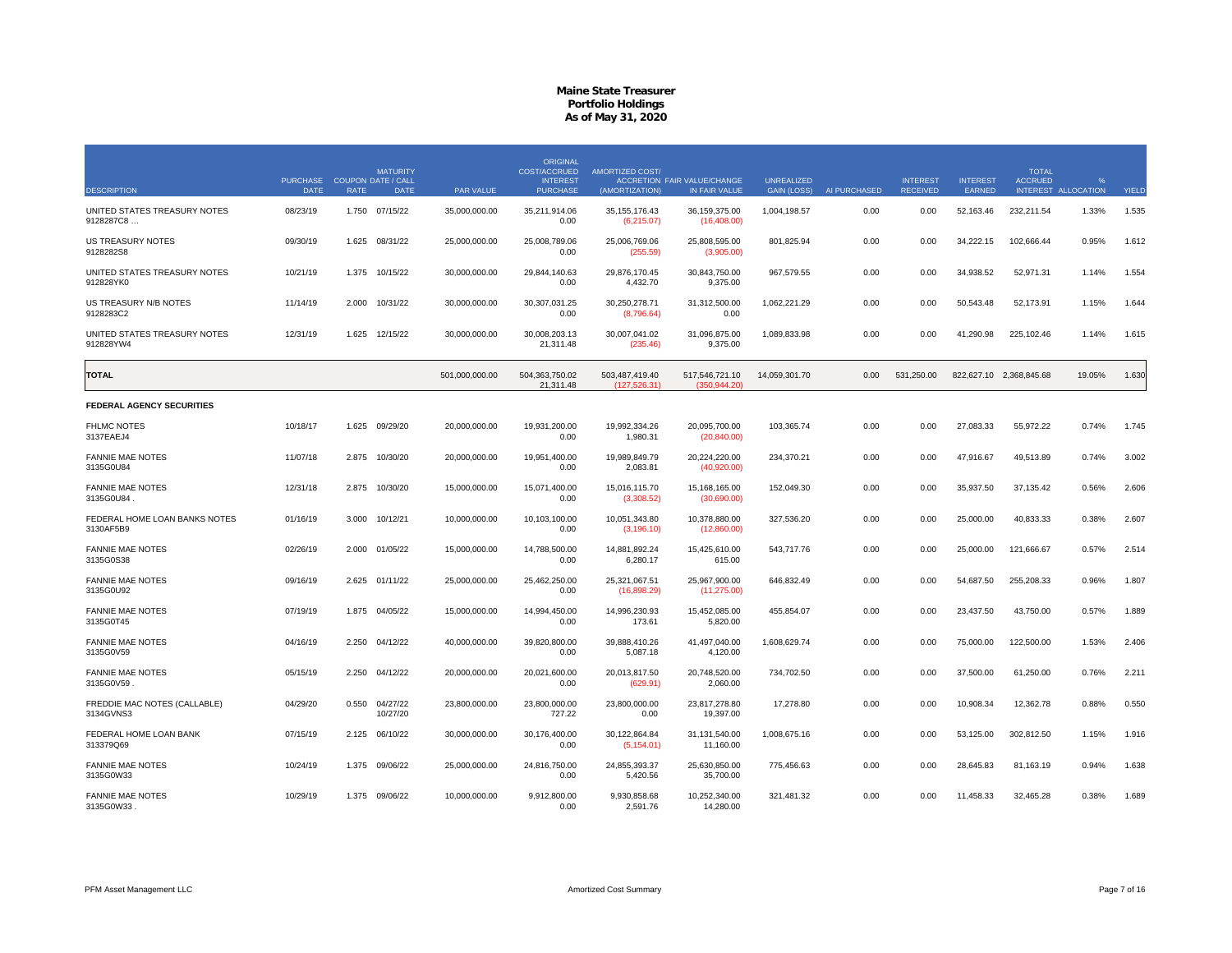| <b>DESCRIPTION</b>                          | <b>PURCHASE</b><br><b>DATE</b> | <b>RATE</b> | <b>MATURITY</b><br><b>COUPON DATE / CALL</b><br><b>DATE</b> | <b>PAR VALUE</b> | <b>ORIGINAL</b><br>COST/ACCRUED<br><b>INTEREST</b><br><b>PURCHASE</b> | <b>AMORTIZED COST/</b><br>(AMORTIZATION) | ACCRETION FAIR VALUE/CHANGE<br>IN FAIR VALUE | <b>UNREALIZED</b><br><b>GAIN (LOSS)</b> | AI PURCHASED | <b>INTEREST</b><br><b>RECEIVED</b> | <b>INTEREST</b><br>EARNED            | <b>TOTAL</b><br><b>ACCRUED</b> | %<br>INTEREST ALLOCATION | YIELD |
|---------------------------------------------|--------------------------------|-------------|-------------------------------------------------------------|------------------|-----------------------------------------------------------------------|------------------------------------------|----------------------------------------------|-----------------------------------------|--------------|------------------------------------|--------------------------------------|--------------------------------|--------------------------|-------|
| FANNIE MAE NOTES (CALLABLE)<br>3135G0X40    | 01/17/20                       | 1.800       | 01/17/23<br>07/17/20                                        | 50,000,000.00    | 49.990.000.00<br>0.00                                                 | 49.991.240.88<br>282.85                  | 50.091.000.00<br>(56,350.00)                 | 99.759.12                               | 0.00         | 0.00                               | 75,000.00                            | 335,000,00                     | 1.84%                    | 1.807 |
| FNMA (CALLABLE) NOTES<br>3135G0Y49          | 02/26/20                       | 1.700       | 02/21/23<br>08/21/20                                        | 10,000,000.00    | 10,001,000.00<br>2,361.11                                             | 10,000,457.63<br>(175.14)                | 10,029,340.00<br>(10,020.00)                 | 28.882.37                               | 0.00         | 0.00                               | 14,166.66                            | 47,222.22                      | 0.37%                    | 1.697 |
| FNMA (CALLABLE) NOTES<br>3135G0Y49.         | 02/26/20                       | 1.700       | 02/21/23<br>08/21/20                                        | 50,000,000.00    | 50,005,000.00<br>11,805.56                                            | 50,002,288.14<br>(875.70)                | 50,146,700.00<br>(50, 100.00)                | 144,411.86                              | 0.00         | 0.00                               | 70,833.34                            | 236,111.11                     | 1.85%                    | 1.697 |
| FREDDIE MAC NOTES<br>3137EAEQ8              | 04/29/20                       | 0.375       | 04/20/23                                                    | 13,750,000.00    | 13,720,437.50<br>1,289.06                                             | 13,721,335.81<br>843.87                  | 13,778,022.50<br>33,852.50                   | 56,686.69                               | 0.00         | 0.00                               | 4,296.88                             | 5,872.40                       | 0.51%                    | 0.448 |
| FANNIE MAE NOTES (CALLABLE)<br>3136G4VE0    | 04/29/20                       | 0.550       | 04/27/23<br>04/27/21                                        | 10,750,000.00    | 10,750,000.00<br>328.47                                               | 10,750,000.00<br>0.00                    | 10.758.600.00<br>23,134.00                   | 8.600.00                                | 0.00         | 0.00                               | 4.927.09                             | 5.584.03                       | 0.40%                    | 0.550 |
| <b>TOTAL</b>                                |                                |             |                                                             | 403,300,000.00   | 403,317,087.50<br>16,511.42                                           | 403,325,501.34<br>(5.493.55)             | 410,593,791.30<br>(82.916.50)                | 7,268,289.96                            | 0.00         | 0.00                               |                                      | 624,923.97 1,846,423.37        | 15.11%                   | 1.850 |
| <b>CORPORATE NOTES</b>                      |                                |             |                                                             |                  |                                                                       |                                          |                                              |                                         |              |                                    |                                      |                                |                          |       |
| MICROSOFT CORP (CALLABLE) NOTE<br>594918BW3 | 02/06/20                       | 2.400       | 02/06/22<br>01/06/22                                        | 10,000,000.00    | 10,156,600.00<br>0.00                                                 | 10,130,649.14<br>(6,935.15)              | 10.335.890.00<br>54,010.00                   | 205,240.86                              | 0.00         | 0.00                               | 20,000.00                            | 76,666.67                      | 0.38%                    | 1.601 |
| JOHNSON & JOHNSON CORP NOTES<br>478160CD4   | 03/08/19                       | 2.250       | 03/03/22                                                    | 16,893,000.00    | 16,680,992.85<br>0.00                                                 | 16.768.632.84<br>6,024.04                | 17,402,138.13<br>(32,012.23)                 | 633.505.29                              | 0.00         | 0.00                               | 31,674.37                            | 92,911.50                      | 0.64%                    | 2.690 |
| <b>TOTAL</b>                                |                                |             |                                                             | 26,893,000.00    | 26,837,592.85<br>0.00                                                 | 26,899,281.98<br>(911.11)                | 27,738,028.13<br>21,997.77                   | 838,746.15                              | 0.00         | 0.00                               | 51,674.37                            | 169,578.17                     | 1.02%                    | 2.284 |
| <b>GRAND TOTAL</b>                          |                                |             |                                                             | 2,692,193,000.00 | 2,695,518,430.37<br>37,822.90                                         | 2,694,712,202.72<br>(133,930.97)         | 2,716,878,540.53<br>(411, 862.93)            | 22,166,337.81                           | 0.00         |                                    | 709,457.34 2,125,860.30 8,282,841.90 |                                | 100.00%                  | 0.859 |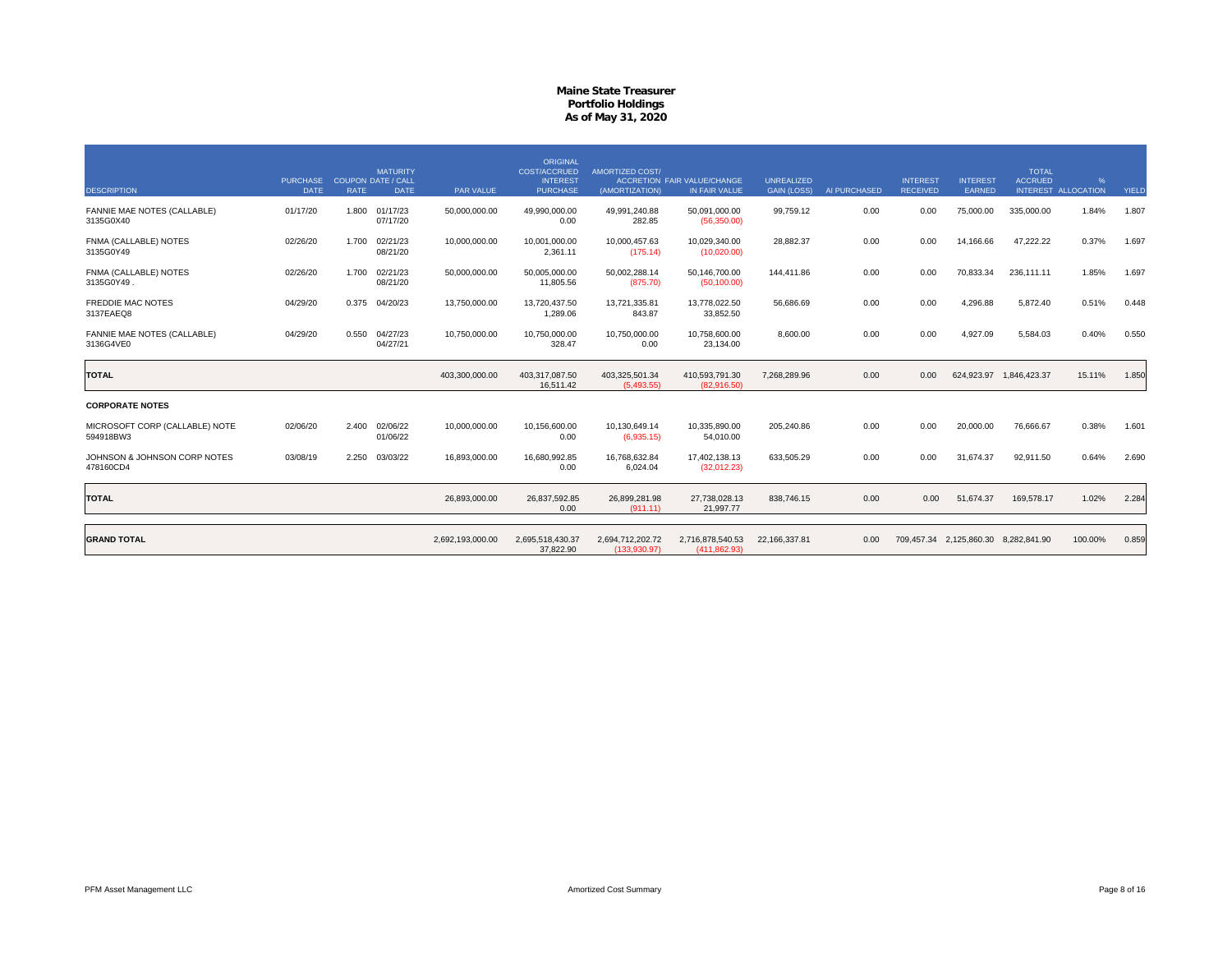| <b>CUSIP</b>                    |                                              | <b>COUPON</b><br><b>TYPE</b> | <b>MATURITY</b><br><b>RATE</b><br><b>DATE</b> | <b>NEXT CALL</b> | DATE S&P RATING | MOODYS'<br><b>RATING</b> | PAR VALUE/<br><b>SHARES</b>    |                                | ORIGINAL % PORTFOLIO<br><b>COST ORIGINAL COST</b> | MARKET VALUE MARKET VALUE      | % PORTFOLIO    | <b>WEIGHTED</b><br><b>AVERAGE</b><br><b>EFFECTIVE</b><br><b>DURATION</b><br>(YEARS |
|---------------------------------|----------------------------------------------|------------------------------|-----------------------------------------------|------------------|-----------------|--------------------------|--------------------------------|--------------------------------|---------------------------------------------------|--------------------------------|----------------|------------------------------------------------------------------------------------|
| <b>FIDELITY GOVERNMENT MMF</b>  |                                              |                              |                                               |                  |                 |                          |                                |                                |                                                   |                                |                |                                                                                    |
|                                 | CASH AND CASH EQUIVALENTS                    |                              | 6/1/2020                                      |                  | AAA             | AAA                      | 543,000,000.00                 | 543,000,000.00                 | 20.14%                                            | 543,000,000.00                 | 19.99%         | 0.00                                                                               |
| <b>ISSUER TOTAL</b>             |                                              |                              |                                               |                  |                 |                          | 543,000,000.00                 | 543,000,000.00                 | 20.14%                                            | 543,000,000.00                 | 19.99%         | 0.00                                                                               |
|                                 |                                              |                              |                                               |                  |                 |                          |                                |                                |                                                   |                                |                |                                                                                    |
| <b>US TREASURY</b><br>9128286D7 | <b>U.S. TREASURY</b>                         |                              | 2.500<br>2/28/2021                            |                  | AA+             | Aaa                      | 25,000,000.00                  | 25,265,625.00                  | 0.94%                                             | 25,429,687.50                  | 0.94%          | 0.75                                                                               |
| 9128284W7                       | <b>U.S. TREASURY</b>                         |                              | 2.750<br>8/15/2021                            |                  | AA+             | Aaa                      | 25,000,000.00                  | 25,432,617.19                  | 0.94%                                             | 25,765,625.00                  | 0.95%          | 1.19                                                                               |
| 9128282F6                       | <b>U.S. TREASURY</b>                         |                              | 8/31/2021<br>1.125                            |                  | AA+             | Aaa                      | 30,000,000.00                  | 29,764,453.13                  | 1.10%                                             | 30,342,186.00                  | 1.12%          | 1.25                                                                               |
| 9128286C9                       | <b>U.S. TREASURY</b>                         |                              | 2.500<br>2/15/2022                            |                  | AA+             | Aaa                      | 25,000,000.00                  | 25,493,164.06                  | 0.95%                                             | 25,988,280.00                  | 0.96%          | 1.68                                                                               |
| 912828W89                       | <b>U.S. TREASURY</b>                         |                              | 1.875<br>3/31/2022                            |                  | AA+             | Aaa                      | 40,000,000.00                  | 40,404,687.50                  | 1.50%                                             | 41,237,500.00                  | 1.52%          | 1.81                                                                               |
| 9128286M7                       | <b>U.S. TREASURY</b>                         |                              | 2.250<br>4/15/2022                            |                  | AA+             | Aaa                      | 23,000,000.00                  | 23,321,640.63                  | 0.87%                                             | 23,891,250.00                  | 0.88%          | 1.85                                                                               |
| 9128286M7.                      | <b>U.S. TREASURY</b>                         |                              | 2.250<br>4/15/2022                            |                  | AA+             | Aaa                      | 30,000,000.00                  | 30,426,562.50                  | 1.13%                                             | 31,162,500.00                  | 1.15%          | 1.85                                                                               |
| 9128286U9                       | <b>U.S. TREASURY</b>                         |                              | 2.125<br>5/15/2022                            |                  | $AA+$           | Aaa                      | 25,000,000.00                  | 25,289,062.50                  | 0.94%                                             | 25,949,220.00                  | 0.96%          | 1.93                                                                               |
| 9128286U9.                      | <b>U.S. TREASURY</b>                         |                              | 2.125<br>5/15/2022                            |                  | AA+             | Aaa                      | 25,000,000.00                  | 25,289,062.50                  | 0.94%                                             | 25,949,220.00                  | 0.96%          | 1.93                                                                               |
| 912828XG0                       | <b>U.S. TREASURY</b>                         |                              | 2.125<br>6/30/2022                            |                  | AA+             | Aaa                      | 27,000,000.00                  | 27,241,523.44                  | 1.01%                                             | 28,092,657.60                  | 1.03%          | 2.04                                                                               |
| 9128287C8<br>9128287C8          | <b>U.S. TREASURY</b><br><b>U.S. TREASURY</b> |                              | 7/15/2022<br>1.750<br>1.750<br>7/15/2022      |                  | AA+<br>AA+      | Aaa<br>Aaa               | 25,000,000.00<br>25,000,000.00 | 24,945,312.50<br>24,967,773.44 | 0.93%<br>0.93%                                    | 25,828,125.00<br>25,828,125.00 | 0.95%<br>0.95% | 2.09<br>2.09                                                                       |
| 9128287C8                       | <b>U.S. TREASURY</b>                         |                              | 1.750<br>7/15/2022                            |                  | $AA+$           | Aaa                      | 26,000,000.00                  | 26, 142, 187.50                | 0.97%                                             | 26,861,250.00                  | 0.99%          | 2.09                                                                               |
| 9128287C8                       | <b>U.S. TREASURY</b>                         |                              | 1.750<br>7/15/2022                            |                  | AA+             | Aaa                      | 35,000,000.00                  | 35,211,914.06                  | 1.31%                                             | 36, 159, 375.00                | 1.33%          | 2.09                                                                               |
| 9128282S8                       | <b>U.S. TREASURY</b>                         |                              | 1.625<br>8/31/2022                            |                  | AA+             | Aaa                      | 25,000,000.00                  | 25,008,789.06                  | 0.93%                                             | 25,808,595.00                  | 0.95%          | 2.22                                                                               |
| 912828YK0                       | <b>U.S. TREASURY</b>                         |                              | 1.375<br>10/15/2022                           |                  | AA+             | Aaa                      | 30,000,000.00                  | 29,844,140.63                  | 1.11%                                             | 30,843,750.00                  | 1.14%          | 2.35                                                                               |
| 9128283C2                       | <b>U.S. TREASURY</b>                         |                              | 2.000<br>10/31/2022                           |                  | AA+             | Aaa                      | 30,000,000.00                  | 30,307,031.25                  | 1.12%                                             | 31,312,500.00                  | 1.15%          | 2.37                                                                               |
| 912828YW4                       | <b>U.S. TREASURY</b>                         |                              | 1.625<br>12/15/2022                           |                  | AA+             | Aaa                      | 30,000,000.00                  | 30,008,203.13                  | 1.11%                                             | 31,096,875.00                  | 1.14%          | 2.49                                                                               |
| <b>ISSUER TOTAL</b>             |                                              |                              |                                               |                  |                 |                          | 501,000,000.00                 | 504,363,750.02                 | 18.71%                                            | 517,546,721.10                 | 19.05%         | 1.90                                                                               |
|                                 |                                              |                              |                                               |                  |                 |                          |                                |                                |                                                   |                                |                |                                                                                    |
| <b>FNMA</b>                     |                                              |                              |                                               |                  |                 |                          |                                |                                |                                                   |                                |                |                                                                                    |
| 3135G0U84                       | <b>U.S. INSTRUMENTALITY</b>                  |                              | 2.875<br>10/30/2020                           |                  | AA+             | Aaa                      | 20,000,000.00                  | 19,951,400.00                  | 0.74%                                             | 20,224,220.00                  | 0.74%          | 0.42                                                                               |
| 3135G0U84                       | U.S. INSTRUMENTALITY                         |                              | 2.875<br>10/30/2020                           |                  | AA+             | Aaa                      | 15,000,000.00                  | 15,071,400.00                  | 0.56%                                             | 15,168,165.00                  | 0.56%          | 0.42                                                                               |
| 3135G0S38                       | U.S. INSTRUMENTALITY                         |                              | 1/5/2022<br>2.000                             |                  | AA+             | Aaa                      | 15,000,000.00                  | 14,788,500.00                  | 0.55%                                             | 15,425,610.00                  | 0.57%          | 1.57                                                                               |
| 3135G0U92                       | U.S. INSTRUMENTALITY                         |                              | 2.625<br>1/11/2022                            |                  | AA+             | Aaa                      | 25,000,000.00                  | 25,462,250.00                  | 0.94%                                             | 25,967,900.00                  | 0.96%          | 1.58                                                                               |
| 3135G0T45                       | U.S. INSTRUMENTALITY                         |                              | 4/5/2022<br>1.875                             |                  | $AA+$           | Aaa                      | 15,000,000.00                  | 14,994,450.00                  | 0.56%                                             | 15,452,085.00                  | 0.57%          | 1.82                                                                               |
| 3135G0V59<br>3135G0V59.         | U.S. INSTRUMENTALITY<br>U.S. INSTRUMENTALITY |                              | 2.250<br>4/12/2022<br>2.250<br>4/12/2022      |                  | AA+<br>AA+      | Aaa<br>Aaa               | 40,000,000.00<br>20,000,000.00 | 39,820,800.00<br>20,021,600.00 | 1.48%<br>0.74%                                    | 41,497,040.00<br>20,748,520.00 | 1.53%<br>0.76% | 1.84<br>1.84                                                                       |
| 3135G0W33                       | U.S. INSTRUMENTALITY                         |                              | 1.375<br>9/6/2022                             |                  | AA+             | Aaa                      | 25,000,000.00                  | 24,816,750.00                  | 0.92%                                             | 25,630,850.00                  | 0.94%          | 2.24                                                                               |
| 3135G0W33                       | U.S. INSTRUMENTALITY                         |                              | 1.375<br>9/6/2022                             |                  | AA+             | Aaa                      | 10,000,000.00                  | 9,912,800.00                   | 0.37%                                             | 10,252,340.00                  | 0.38%          | 2.24                                                                               |
| 3135G0X40                       | U.S. INSTRUMENTALITY                         |                              | 1.800<br>1/17/2023                            | 7/17/2020        | AA+             | Aaa                      | 50,000,000.00                  | 49,990,000.00                  | 1.85%                                             | 50,091,000.00                  | 1.84%          | 0.13                                                                               |
| 3135G0Y49                       | U.S. INSTRUMENTALITY                         |                              | 1.700<br>2/21/2023                            | 8/21/2020        | AA+             | Aaa                      | 10,000,000.00                  | 10,001,000.00                  | 0.37%                                             | 10,029,340.00                  | 0.37%          | 0.23                                                                               |
| 3135G0Y49.                      | U.S. INSTRUMENTALITY                         |                              | 2/21/2023<br>1.700                            | 8/21/2020        | AA+             | Aaa                      | 50,000,000.00                  | 50,005,000.00                  | 1.86%                                             | 50,146,700.00                  | 1.85%          | 0.23                                                                               |
| 3136G4VE0                       | U.S. INSTRUMENTALITY                         |                              | 0.550<br>4/27/2023                            | 4/27/2021        | $AA+$           | Aaa                      | 10,750,000.00                  | 10,750,000.00                  | 0.40%                                             | 10,758,600.00                  | 0.40%          | 0.91                                                                               |
| <b>ISSUER TOTAL</b>             |                                              |                              |                                               |                  |                 |                          | 305,750,000.00                 | 305,585,950.00                 | 11.34%                                            | 311,392,370.00                 | 11.46%         | 1.07                                                                               |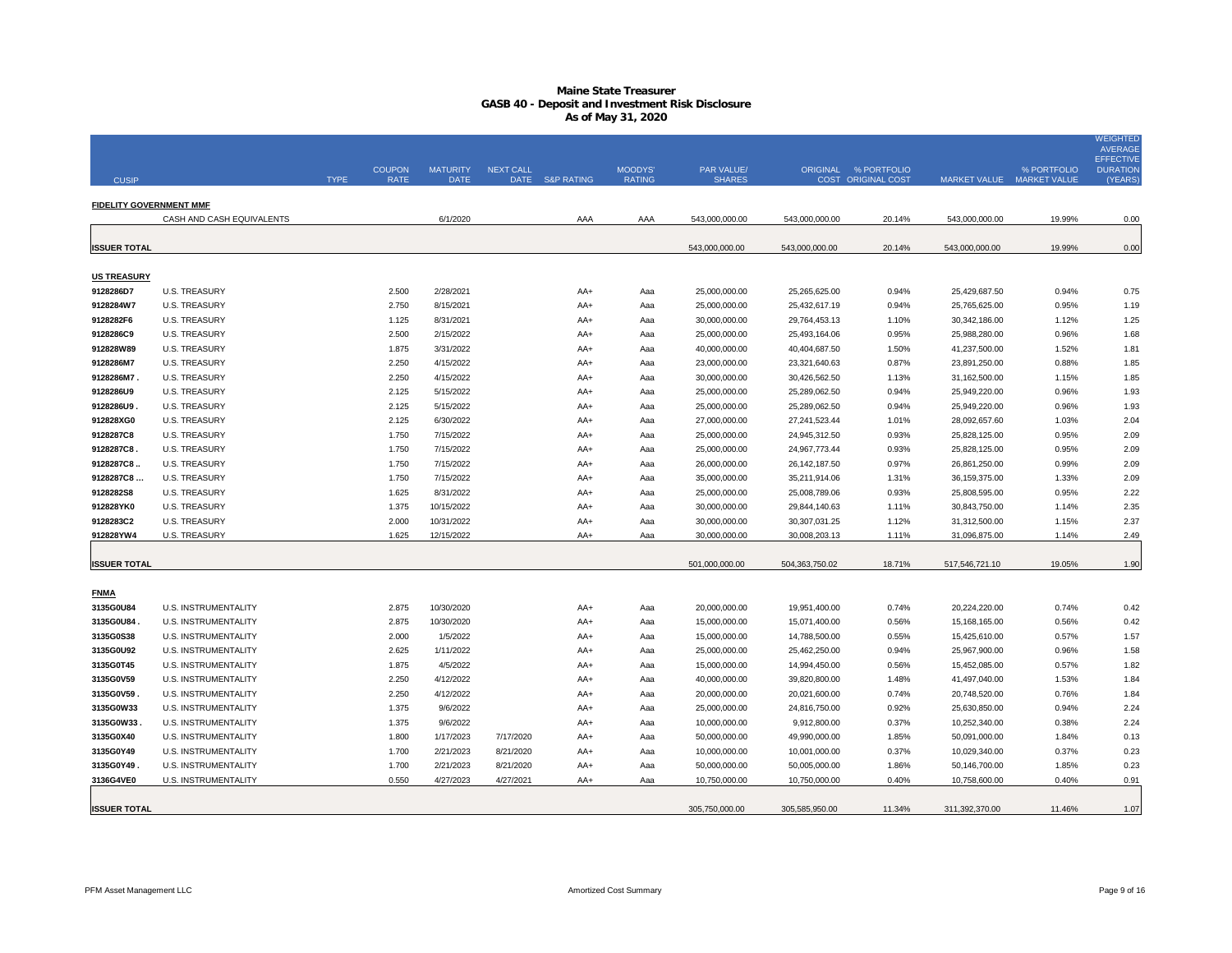|                        |                           |             |               |                 |                  |                 |               |                             |                |                                            |                           |             | WEIGHTED<br><b>AVERAGE</b>          |
|------------------------|---------------------------|-------------|---------------|-----------------|------------------|-----------------|---------------|-----------------------------|----------------|--------------------------------------------|---------------------------|-------------|-------------------------------------|
| <b>CUSIP</b>           |                           |             | <b>COUPON</b> | <b>MATURITY</b> | <b>NEXT CALL</b> |                 | MOODYS'       | PAR VALUE/<br><b>SHARES</b> |                | ORIGINAL % PORTFOLIO<br>COST ORIGINAL COST |                           | % PORTFOLIO | <b>EFFECTIVE</b><br><b>DURATION</b> |
|                        |                           | <b>TYPE</b> | <b>RATE</b>   | <b>DATE</b>     |                  | DATE S&P RATING | <b>RATING</b> |                             |                |                                            | MARKET VALUE MARKET VALUE |             | (YEARS)                             |
| <b>TD BANK</b>         |                           |             |               |                 |                  |                 |               |                             |                |                                            |                           |             |                                     |
|                        | CASH AND CASH EQUIVALENTS |             |               | 6/1/2020        |                  |                 |               | 250,000,000.00              | 250,000,000.00 | 9.27%                                      | 250,000,000.00            | 9.20%       | 0.00                                |
|                        |                           |             |               |                 |                  |                 |               |                             |                |                                            |                           |             |                                     |
| <b>ISSUER TOTAL</b>    |                           |             |               |                 |                  |                 |               | 250,000,000.00              | 250,000,000.00 | 9.27%                                      | 250,000,000.00            | 9.20%       | 0.00                                |
|                        |                           |             |               |                 |                  |                 |               |                             |                |                                            |                           |             |                                     |
| <b>PFM FUNDS</b>       |                           |             |               |                 |                  |                 |               |                             |                |                                            |                           |             |                                     |
|                        | CASH AND CASH EQUIVALENTS |             |               | 6/1/2020        |                  | AAA             |               | 200,000,000.00              | 200,000,000.00 | 7.42%                                      | 200,000,000.00            | 7.36%       | 0.00                                |
|                        |                           |             |               |                 |                  |                 |               |                             |                |                                            |                           |             |                                     |
| <b>ISSUER TOTAL</b>    |                           |             |               |                 |                  |                 |               | 200,000,000.00              | 200,000,000.00 | 7.42%                                      | 200,000,000.00            | 7.36%       | 0.00                                |
| <b>U.S. BANK MMF</b>   |                           |             |               |                 |                  |                 |               |                             |                |                                            |                           |             |                                     |
|                        | CASH AND CASH EQUIVALENTS |             |               | 6/1/2020        |                  | 1/0/1900        | 1/0/1900      | 150,000,000.00              | 150,000,000.00 | 5.56%                                      | 150,000,000.00            | 5.52%       | 0.00                                |
|                        |                           |             |               |                 |                  |                 |               |                             |                |                                            |                           |             |                                     |
| <b>ISSUER TOTAL</b>    |                           |             |               |                 |                  |                 |               | 150,000,000.00              | 150,000,000.00 | 5.56%                                      | 150,000,000.00            | 5.52%       | 0.00                                |
|                        |                           |             |               |                 |                  |                 |               |                             |                |                                            |                           |             |                                     |
| <b>CAMDEN NATIONAL</b> |                           |             |               |                 |                  |                 |               |                             |                |                                            |                           |             |                                     |
|                        | CASH AND CASH EQUIVALENTS |             |               | 6/1/2020        |                  |                 |               | 70,000,000.00               | 70,000,000.00  | 2.60%                                      | 70,000,000.00             | 2.58%       | 0.00                                |
|                        | CERTIFICATES OF DEPOSIT   |             | 1.750         | 10/17/2020      |                  | <b>NR</b>       | <b>NR</b>     | 25,000,000.00               | 25,000,000.00  | 0.93%                                      | 25,000,000.00             | 0.92%       | 0.40                                |
|                        | CERTIFICATES OF DEPOSIT   |             | 1.750         | 1/17/2021       |                  | <b>NR</b>       | <b>NR</b>     | 50,000,000.00               | 50,000,000.00  | 1.85%                                      | 50,000,000.00             | 1.84%       | 0.65                                |
|                        |                           |             |               |                 |                  |                 |               |                             |                |                                            |                           |             |                                     |
| <b>ISSUER TOTAL</b>    |                           |             |               |                 |                  |                 |               | 145,000,000.00              | 145,000,000.00 | 5.38%                                      | 145,000,000.00            | 5.34%       | 0.29                                |
| <b>CITIZENS BANK</b>   |                           |             |               |                 |                  |                 |               |                             |                |                                            |                           |             |                                     |
|                        | CASH AND CASH EQUIVALENTS |             |               | 6/1/2020        |                  |                 |               | 100,000,000.00              | 100,000,000.00 | 3.71%                                      | 100,000,000.00            | 3.68%       | 0.00                                |
|                        |                           |             |               |                 |                  |                 |               |                             |                |                                            |                           |             |                                     |
| <b>ISSUER TOTAL</b>    |                           |             |               |                 |                  |                 |               | 100,000,000.00              | 100,000,000.00 | 3.71%                                      | 100,000,000.00            | 3.68%       | 0.00                                |
|                        |                           |             |               |                 |                  |                 |               |                             |                |                                            |                           |             |                                     |
| <b>BAR HARBOR</b>      |                           |             |               |                 |                  |                 |               |                             |                |                                            |                           |             |                                     |
|                        | CASH AND CASH EQUIVALENTS |             |               | 6/1/2020        |                  |                 |               | 44,000,000.00               | 44,000,000.00  | 1.63%                                      | 44,000,000.00             | 1.62%       | 0.00                                |
|                        | CERTIFICATES OF DEPOSIT   |             | 2.330         | 6/12/2021       |                  | <b>NR</b>       | <b>NR</b>     | 50,000,000.00               | 50,000,000.00  | 1.85%                                      | 50,000,000.00             | 1.84%       | 0.06                                |
|                        |                           |             |               |                 |                  |                 |               |                             |                |                                            |                           |             |                                     |
| <b>ISSUER TOTAL</b>    |                           |             |               |                 |                  |                 |               | 94,000,000.00               | 94,000,000.00  | 3.49%                                      | 94,000,000.00             | 3.46%       | 0.03                                |
|                        |                           |             |               |                 |                  |                 |               |                             |                |                                            |                           |             |                                     |
| <b>BANGOR SAVINGS</b>  | CASH AND CASH EQUIVALENTS |             |               | 6/1/2020        |                  |                 |               | 65,000,000.00               | 65,000,000.00  | 2.41%                                      | 65,000,000.00             | 2.39%       | 0.00                                |
|                        | CERTIFICATES OF DEPOSIT   |             | 2.650         | 10/8/2020       |                  | <b>NR</b>       | <b>NR</b>     | 5,000,000.00                | 5,000,000.00   | 0.19%                                      | 5,000,000.00              | 0.18%       | 0.37                                |
|                        | CERTIFICATES OF DEPOSIT   |             | 2.700         | 4/8/2021        |                  | <b>NR</b>       | <b>NR</b>     | 15,000,000.00               | 15,000,000.00  | 0.56%                                      | 15,000,000.00             | 0.55%       | 0.88                                |
|                        |                           |             |               |                 |                  |                 |               |                             |                |                                            |                           |             |                                     |
| <b>ISSUER TOTAL</b>    |                           |             |               |                 |                  |                 |               | 85,000,000.00               | 85.000.000.00  | 3.15%                                      | 85,000,000.00             | 3.13%       | 0.18                                |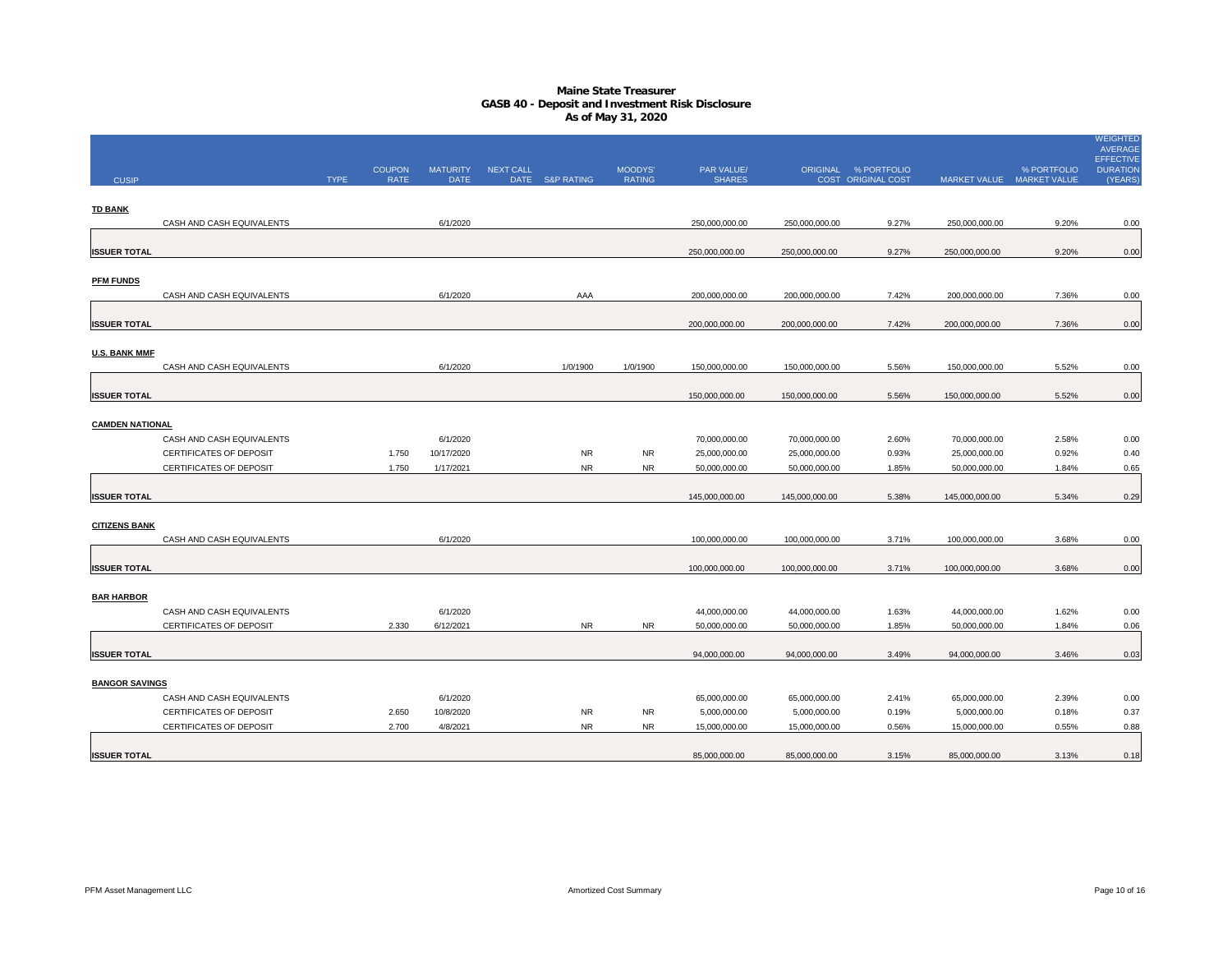|                              |                                                    |             |                              |                                |                  |                        |                          |                                |                                |                                            |                                |                                          | <b>WEIGHTED</b><br><b>AVERAGE</b><br><b>EFFECTIVE</b> |
|------------------------------|----------------------------------------------------|-------------|------------------------------|--------------------------------|------------------|------------------------|--------------------------|--------------------------------|--------------------------------|--------------------------------------------|--------------------------------|------------------------------------------|-------------------------------------------------------|
| <b>CUSIP</b>                 |                                                    | <b>TYPE</b> | <b>COUPON</b><br><b>RATE</b> | <b>MATURITY</b><br><b>DATE</b> | <b>NEXT CALL</b> | DATE S&P RATING        | MOODYS'<br><b>RATING</b> | PAR VALUE/<br><b>SHARES</b>    |                                | ORIGINAL % PORTFOLIO<br>COST ORIGINAL COST |                                | % PORTFOLIO<br>MARKET VALUE MARKET VALUE | <b>DURATION</b><br>(YEARS)                            |
|                              |                                                    |             |                              |                                |                  |                        |                          |                                |                                |                                            |                                |                                          |                                                       |
| PEOPLE'S UNITED BANK         |                                                    |             |                              |                                |                  |                        |                          |                                |                                |                                            |                                |                                          |                                                       |
|                              | CERTIFICATES OF DEPOSIT                            |             | 2.550                        | 4/18/2021                      |                  | <b>NR</b>              | <b>NR</b>                | 15,000,000.00                  | 15,000,000.00                  | 0.56%                                      | 15,000,000.00                  | 0.55%                                    | 0.90                                                  |
|                              | CERTIFICATES OF DEPOSIT<br>CERTIFICATES OF DEPOSIT |             | 2.550<br>1.650               | 4/22/2021<br>1/17/2022         | 1/0/1900         | <b>NR</b><br><b>NR</b> | <b>NR</b><br><b>NR</b>   | 25,000,000.00<br>40,000,000.00 | 25,000,000.00<br>40,000,000.00 | 0.93%<br>1.48%                             | 25,000,000.00<br>40,000,000.00 | 0.92%<br>1.47%                           | 0.91<br>1.64                                          |
|                              |                                                    |             |                              |                                |                  |                        |                          |                                |                                |                                            |                                |                                          |                                                       |
| <b>ISSUER TOTAL</b>          |                                                    |             |                              |                                |                  |                        |                          | 80,000,000.00                  | 80,000,000.00                  | 2.97%                                      | 80,000,000.00                  | 2.94%                                    | 1.28                                                  |
|                              |                                                    |             |                              |                                |                  |                        |                          |                                |                                |                                            |                                |                                          |                                                       |
| <b>FHLMC</b>                 |                                                    |             |                              |                                |                  |                        |                          |                                |                                |                                            |                                |                                          |                                                       |
| 3137EAEJ4                    | U.S. INSTRUMENTALITY                               |             | 1.625                        | 9/29/2020                      |                  | AA+                    | Aaa                      | 20,000,000.00                  | 19,931,200.00                  | 0.74%                                      | 20,095,700.00                  | 0.74%                                    | 0.33                                                  |
| 3134GVNS3<br>3137EAEQ8       | U.S. INSTRUMENTALITY<br>U.S. INSTRUMENTALITY       |             | 0.550<br>0.375               | 4/27/2022<br>4/20/2023         | 10/27/2020       | AA+<br>AA+             | Aaa<br>Aaa               | 23,800,000.00<br>13,750,000.00 | 23,800,000.00<br>13,720,437.50 | 0.88%<br>0.51%                             | 23,817,278.80<br>13,778,022.50 | 0.88%<br>0.51%                           | 0.41<br>2.88                                          |
|                              |                                                    |             |                              |                                |                  |                        |                          |                                |                                |                                            |                                |                                          |                                                       |
| <b>ISSUER TOTAL</b>          |                                                    |             |                              |                                |                  |                        |                          | 57,550,000.00                  | 57,451,637.50                  | 2.13%                                      | 57,691,001.30                  | 2.12%                                    | 0.97                                                  |
|                              |                                                    |             |                              |                                |                  |                        |                          |                                |                                |                                            |                                |                                          |                                                       |
| <b>FIRST NATIONAL</b>        |                                                    |             |                              |                                |                  |                        |                          |                                |                                |                                            |                                |                                          |                                                       |
|                              | CASH AND CASH EQUIVALENTS                          |             |                              | 6/1/2020                       |                  |                        |                          | 50,000,000.00                  | 50,000,000.00                  | 1.85%                                      | 50,000,000.00                  | 1.84%                                    | 0.00                                                  |
| <b>ISSUER TOTAL</b>          |                                                    |             |                              |                                |                  |                        |                          | 50,000,000.00                  | 50,000,000.00                  | 1.85%                                      | 50,000,000.00                  | 1.84%                                    | 0.00                                                  |
|                              |                                                    |             |                              |                                |                  |                        |                          |                                |                                |                                            |                                |                                          |                                                       |
| <b>FHLB</b>                  |                                                    |             |                              |                                |                  |                        |                          |                                |                                |                                            |                                |                                          |                                                       |
| 3130AF5B9                    | U.S. INSTRUMENTALITY                               |             | 3.000                        | 10/12/2021                     |                  | AA+                    | Aaa                      | 10,000,000.00                  | 10,103,100.00                  | 0.37%                                      | 10,378,880.00                  | 0.38%                                    | 1.35                                                  |
| 313379Q69                    | U.S. INSTRUMENTALITY                               |             | 2.125                        | 6/10/2022                      |                  | AA+                    | Aaa                      | 30,000,000.00                  | 30,176,400.00                  | 1.12%                                      | 31,131,540.00                  | 1.15%                                    | 1.98                                                  |
|                              |                                                    |             |                              |                                |                  |                        |                          |                                |                                |                                            |                                |                                          |                                                       |
| <b>ISSUER TOTAL</b>          |                                                    |             |                              |                                |                  |                        |                          | 40,000,000.00                  | 40,279,500.00                  | 1.49%                                      | 41,510,420.00                  | 1.53%                                    | 1.82                                                  |
| <b>ANDROSCOGGIN</b>          |                                                    |             |                              |                                |                  |                        |                          |                                |                                |                                            |                                |                                          |                                                       |
|                              | CASH AND CASH EQUIVALENTS                          |             |                              | 6/1/2020                       |                  |                        |                          | 25,000,000.00                  | 25,000,000.00                  | 0.93%                                      | 25,000,000.00                  | 0.92%                                    | 0.00                                                  |
|                              |                                                    |             |                              |                                |                  |                        |                          |                                |                                |                                            |                                |                                          |                                                       |
| <b>ISSUER TOTAL</b>          |                                                    |             |                              |                                |                  |                        |                          | 25,000,000.00                  | 25,000,000.00                  | 0.93%                                      | 25,000,000.00                  | 0.92%                                    | 0.00                                                  |
|                              |                                                    |             |                              |                                |                  |                        |                          |                                |                                |                                            |                                |                                          |                                                       |
| <b>MACHIAS SAVINGS</b>       | CASH AND CASH EQUIVALENTS                          |             |                              | 6/1/2020                       |                  |                        |                          | 20,000,000.00                  | 20,000,000.00                  | 0.74%                                      | 20,000,000.00                  | 0.74%                                    | 0.00                                                  |
|                              |                                                    |             |                              |                                |                  |                        |                          |                                |                                |                                            |                                |                                          |                                                       |
| <b>ISSUER TOTAL</b>          |                                                    |             |                              |                                |                  |                        |                          | 20,000,000.00                  | 20,000,000.00                  | 0.74%                                      | 20,000,000.00                  | 0.74%                                    | 0.00                                                  |
| <b>JOHNSON &amp; JOHNSON</b> |                                                    |             |                              |                                |                  |                        |                          |                                |                                |                                            |                                |                                          |                                                       |
| 478160CD4                    | CORPORATE                                          |             | 2.250                        | 3/3/2022                       |                  | AAA                    | Aaa                      | 16,893,000.00                  | 16,680,992.85                  | 0.62%                                      | 17,402,138.13                  | 0.64%                                    | 1.73                                                  |
|                              |                                                    |             |                              |                                |                  |                        |                          |                                |                                |                                            |                                |                                          |                                                       |
| <b>ISSUER TOTAL</b>          |                                                    |             |                              |                                |                  |                        |                          | 16,893,000.00                  | 16,680,992.85                  | 0.62%                                      | 17,402,138.13                  | 0.64%                                    | 1.73                                                  |
|                              |                                                    |             |                              |                                |                  |                        |                          |                                |                                |                                            |                                |                                          |                                                       |
| <b>BATH SAVINGS</b>          | CASH AND CASH EQUIVALENTS                          |             |                              |                                |                  |                        |                          | 14,000,000.00                  | 14,000,000.00                  | 0.52%                                      | 14,000,000.00                  | 0.52%                                    |                                                       |
|                              |                                                    |             |                              | 6/1/2020                       |                  |                        |                          |                                |                                |                                            |                                |                                          | 0.00                                                  |
| <b>ISSUER TOTAL</b>          |                                                    |             |                              |                                |                  |                        |                          | 14,000,000.00                  | 14,000,000.00                  | 0.52%                                      | 14,000,000.00                  | 0.52%                                    | 0.00                                                  |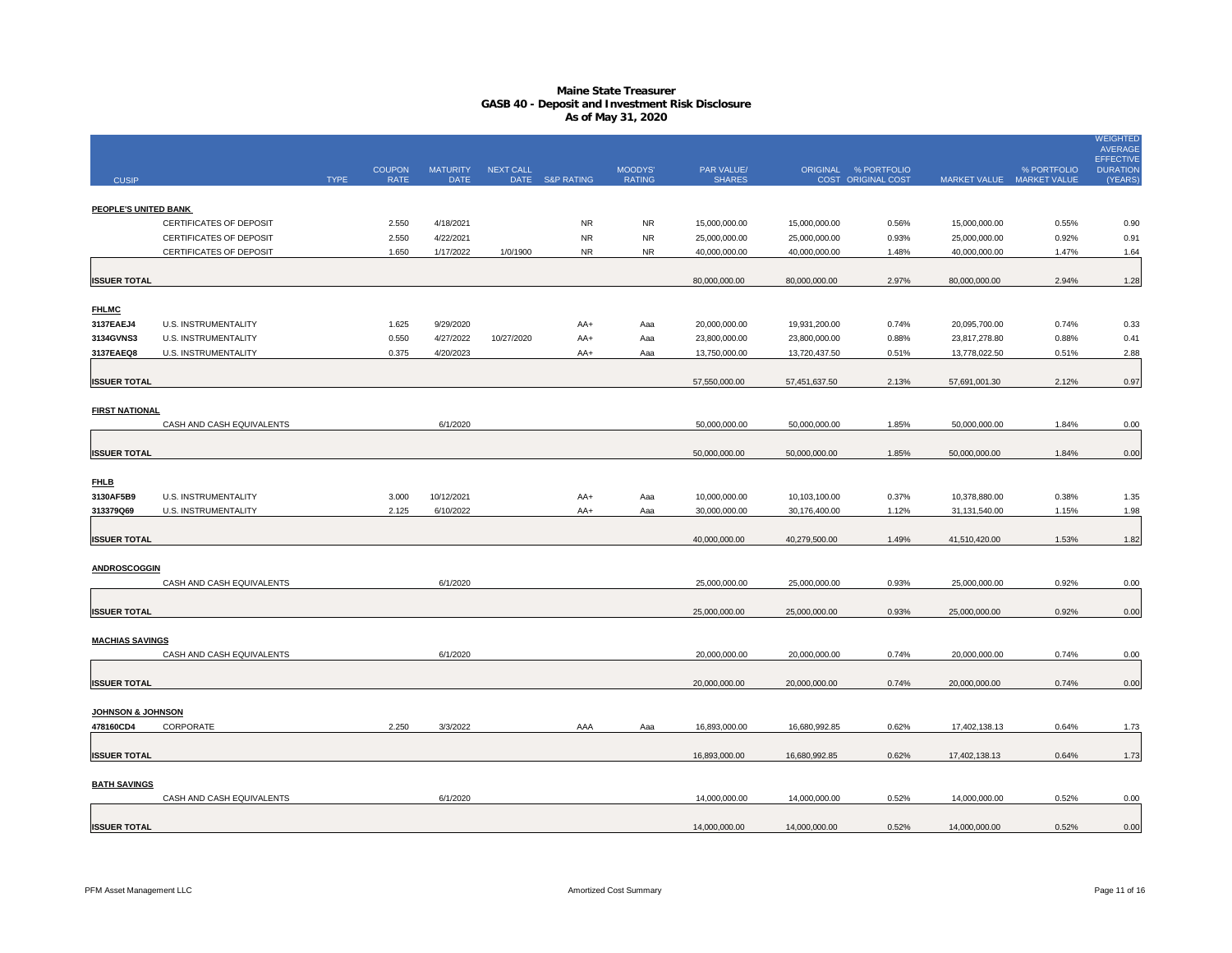| <b>CUSIP</b>                  |                           | <b>TYPE</b> | <b>COUPON</b><br><b>RATE</b> | <b>MATURITY</b><br><b>DATE</b> | <b>NEXT CALL</b><br><b>DATE</b> | <b>S&amp;P RATING</b> | <b>MOODYS'</b><br><b>RATING</b> | PAR VALUE/<br><b>SHARES</b> |                  | ORIGINAL % PORTFOLIO<br>COST ORIGINAL COST | <b>MARKET VALUE</b> | % PORTFOLIO<br><b>MARKET VALUE</b> | <b>WEIGHTED</b><br><b>AVERAGE</b><br><b>EFFECTIVE</b><br><b>DURATION</b><br>(YEARS) |
|-------------------------------|---------------------------|-------------|------------------------------|--------------------------------|---------------------------------|-----------------------|---------------------------------|-----------------------------|------------------|--------------------------------------------|---------------------|------------------------------------|-------------------------------------------------------------------------------------|
|                               |                           |             |                              |                                |                                 |                       |                                 |                             |                  |                                            |                     |                                    |                                                                                     |
| <b>MICROSOFT</b>              |                           |             |                              |                                |                                 |                       |                                 |                             |                  |                                            |                     |                                    |                                                                                     |
| 594918BW3                     | CORPORATE                 |             | 2.400                        | 2/6/2022                       | 1/6/2022                        | AAA                   | Aaa                             | 10,000,000.00               | 10,156,600.00    | 0.38%                                      | 10,335,890.00       | 0.38%                              | 1.57                                                                                |
|                               |                           |             |                              |                                |                                 |                       |                                 |                             |                  |                                            |                     |                                    |                                                                                     |
| <b>ISSUER TOTAL</b>           |                           |             |                              |                                |                                 |                       |                                 | 10,000,000.00               | 10,156,600.00    | 0.38%                                      | 10,335,890.00       | 0.38%                              | 1.57                                                                                |
|                               |                           |             |                              |                                |                                 |                       |                                 |                             |                  |                                            |                     |                                    |                                                                                     |
| <b>BIDDEFORD SAVINGS BANK</b> |                           |             |                              |                                |                                 |                       |                                 |                             |                  |                                            |                     |                                    |                                                                                     |
|                               | CASH AND CASH EQUIVALENTS |             |                              | 6/1/2020                       |                                 |                       |                                 | 5,000,000.00                | 5,000,000.00     | 0.19%                                      | 5,000,000.00        | 0.18%                              | 0.00                                                                                |
|                               |                           |             |                              |                                |                                 |                       |                                 |                             |                  |                                            |                     |                                    |                                                                                     |
| <b>ISSUER TOTAL</b>           |                           |             |                              |                                |                                 |                       |                                 | 5,000,000.00                | 5,000,000.00     | 0.19%                                      | 5,000,000.00        | 0.18%                              | 0.00                                                                                |
|                               |                           |             |                              |                                |                                 |                       |                                 |                             |                  |                                            |                     |                                    |                                                                                     |
|                               |                           |             |                              |                                |                                 |                       |                                 |                             |                  |                                            |                     |                                    |                                                                                     |
| <b>GRAND TOTAL</b>            |                           |             |                              |                                |                                 |                       |                                 | 2,692,193,000.00            | 2,695,518,430.37 | 100.00%                                    | 2,716,878,540.53    | 100.00%                            |                                                                                     |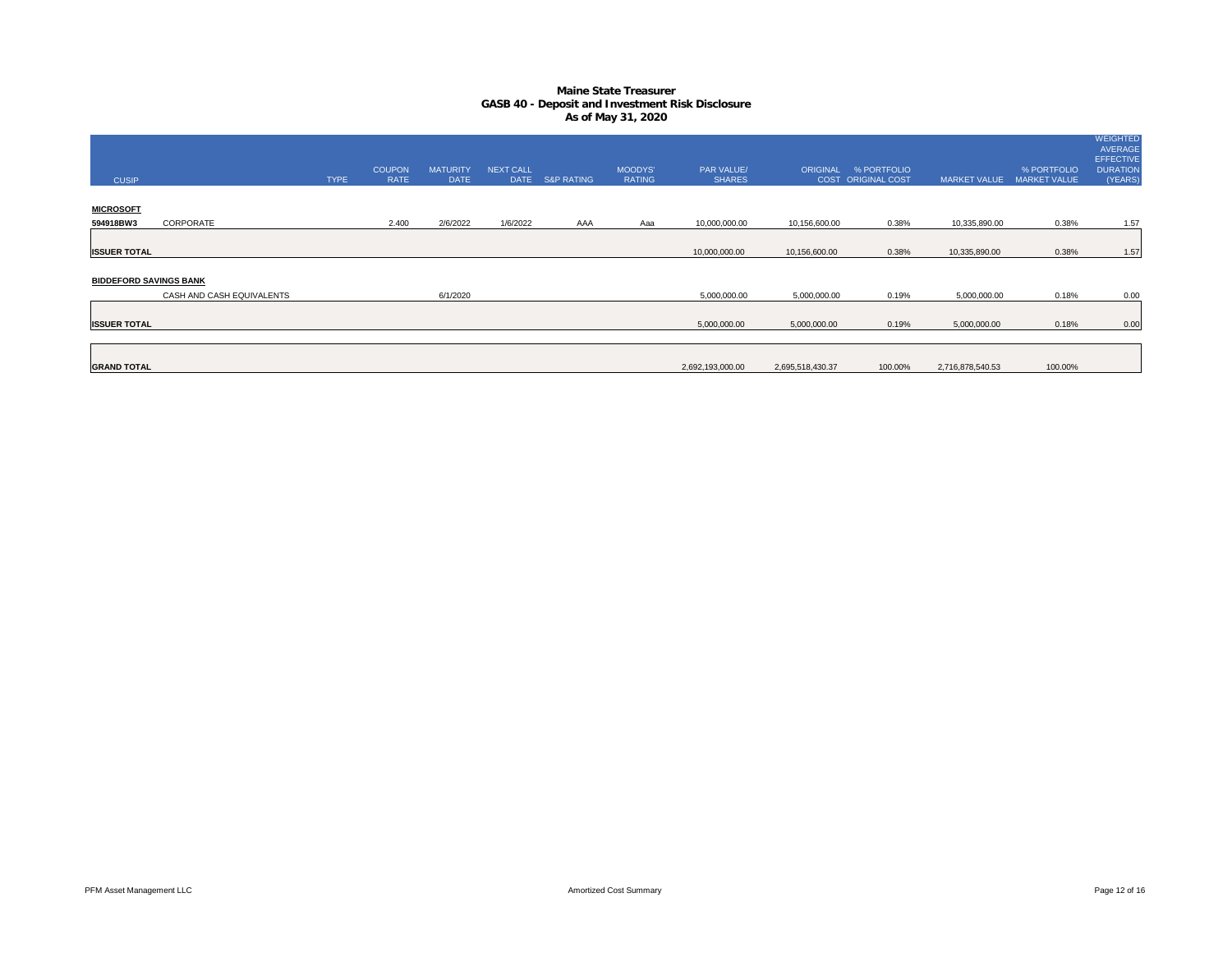#### **Maine State Treasurer Securities PurchasedDuring the Month Ended May 31, 2020**

| <b>CUSIP</b>                | <b>ISSUER</b>           | <b>DATE</b> | <b>COUPON</b> | <b>MATURITY</b> | <b>CALL DATE</b> | <b>PAR VALUE/SHARES</b> | <b>UNIT COST</b> | <b>PRINCIPAL</b> | <b>ACCRUED</b><br><b>INTEREST</b><br><b>PURCHASED</b> | YIELD   |
|-----------------------------|-------------------------|-------------|---------------|-----------------|------------------|-------------------------|------------------|------------------|-------------------------------------------------------|---------|
| <b>CASH AND EQUIVALENTS</b> |                         |             |               |                 |                  |                         |                  |                  |                                                       |         |
|                             | FIDELITY GOVERNMENT MMF | 5/5/2020    | 0.130V        |                 |                  | 2,000,000.00            | 100.00           | 2,000,000.00     | 0.00                                                  | 0.130 V |
|                             | FIDELITY GOVERNMENT MMF | 5/6/2020    | 0.130V        |                 |                  | 10,000,000.00           | 100.00           | 10,000,000.00    | 0.00                                                  | 0.130 V |
|                             | FIDELITY GOVERNMENT MMF | 5/8/2020    | 0.130V        |                 |                  | 93,000,000.00           | 100.00           | 93,000,000.00    | 0.00                                                  | 0.130 V |
|                             | FIDELITY GOVERNMENT MMF | 5/13/2020   | 0.130V        |                 |                  | 13,000,000.00           | 100.00           | 13,000,000.00    | 0.00                                                  | 0.130 V |
|                             | <b>TD BANK</b>          | 5/13/2020   | 0.000V        |                 |                  | 5,000,000.00            | 100.00           | 5,000,000.00     | 0.00                                                  | 0.000V  |
|                             | FIDELITY GOVERNMENT MMF | 5/15/2020   | 0.130V        |                 |                  | 171,000,000.00          | 100.00           | 171,000,000.00   | 0.00                                                  | 0.130 V |
|                             | <b>MACHIAS SAVINGS</b>  | 5/15/2020   | 0.050V        |                 |                  | 10,000,000.00           | 100.00           | 10,000,000.00    | 0.00                                                  | 0.050V  |
|                             | <b>TD BANK</b>          | 5/19/2020   | 0.000V        |                 |                  | 82,000,000.00           | 100.00           | 82,000,000.00    | 0.00                                                  | 0.000V  |
|                             | FIDELITY GOVERNMENT MMF | 5/20/2020   | 0.130V        |                 |                  | 5,000,000.00            | 100.00           | 5,000,000.00     | 0.00                                                  | 0.130 V |
|                             | FIDELITY GOVERNMENT MMF | 5/22/2020   | 0.130V        |                 |                  | 42,000,000.00           | 100.00           | 42,000,000.00    | 0.00                                                  | 0.130 V |
|                             |                         |             |               |                 |                  |                         |                  |                  |                                                       |         |
| <b>TOTAL:</b>               |                         |             |               |                 |                  | 433,000,000.00          |                  | 433,000,000.00   | 0.00                                                  |         |
|                             |                         |             |               |                 |                  |                         |                  |                  |                                                       |         |
| <b>GRAND TOTAL:</b>         |                         |             |               |                 |                  | 433.000.000.00          |                  | 433.000.000.00   | 0.00                                                  |         |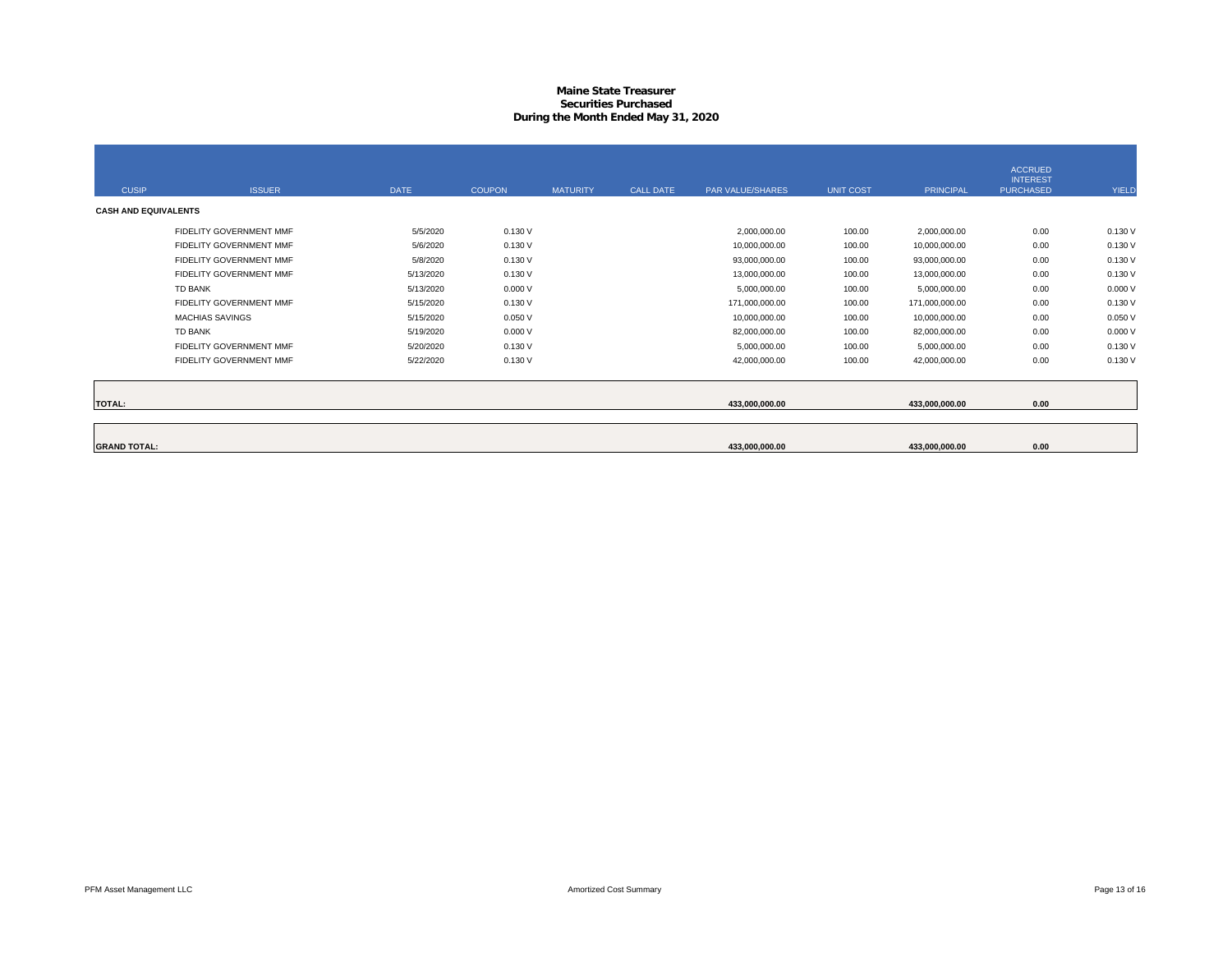#### **Maine State Treasurer Securities Sold and MaturedDuring the Month Ended May 31, 2020**

| <b>CUSIP</b>        | <b>ISSUER</b>               | <b>DATE</b> | <b>MATURITY/</b><br>COUPON CALL DATE | PAR VALUE/SHARES     | <b>ORIGINAL COST</b> | AMORTIZED COST AT<br><b>SALE OR MATURITY</b><br>(AMORT) | <b>PRICE</b> | <b>MARKET VALUE AT</b><br>SALE / SALE OR MATURITY /<br>ACCRETION / MATURITY CHANGE IN MARKET REALIZED GAIN<br><b>VALUE</b> | (LOSS) | <b>ACCRUED</b><br><b>INTEREST</b><br><b>SOLD</b> | <b>INTEREST</b><br><b>RECEIVED</b> | <b>INTEREST</b><br><b>EARNED</b> | YIELD   |
|---------------------|-----------------------------|-------------|--------------------------------------|----------------------|----------------------|---------------------------------------------------------|--------------|----------------------------------------------------------------------------------------------------------------------------|--------|--------------------------------------------------|------------------------------------|----------------------------------|---------|
|                     | <b>CASH AND EQUIVALENTS</b> |             |                                      |                      |                      |                                                         |              |                                                                                                                            |        |                                                  |                                    |                                  |         |
|                     | FIDELITY GOVERNMENT MMF     | 5/1/2020    | 0.130V                               | 6,000,000.00         | 6,000,000.00         | 6,000,000.00                                            | 100.00       | 6,000,000.00                                                                                                               | 0.00   | 0.00                                             | 0.00                               | 0.00                             | 0.130 V |
|                     |                             |             |                                      |                      |                      | 0.00                                                    |              | 0.00                                                                                                                       |        |                                                  |                                    |                                  |         |
|                     | FIDELITY GOVERNMENT MMF     | 5/4/2020    | 0.130V                               | 28.000.000.00        | 28,000,000.00        | 28,000,000.00                                           | 100.00       | 28,000,000.00                                                                                                              | 0.00   | 0.00                                             | 0.00                               | 0.00                             | 0.130 V |
|                     |                             |             |                                      |                      |                      | 0.00                                                    |              | 0.00                                                                                                                       |        |                                                  |                                    |                                  |         |
|                     | FIDELITY GOVERNMENT MMF     | 5/7/2020    | 0.130V                               | 47,000,000.00        | 47,000,000.00        | 47,000,000.00                                           | 100.00       | 47,000,000.00                                                                                                              | 0.00   | 0.00                                             | 0.00                               | 0.00                             | 0.130V  |
|                     |                             |             |                                      |                      |                      | 0.00                                                    |              | 0.00                                                                                                                       |        |                                                  |                                    |                                  |         |
|                     | FIDELITY GOVERNMENT MMF     | 5/11/2020   | 0.130V                               | 18,000,000.00        | 18,000,000.00        | 18,000,000.00                                           | 100.00       | 18,000,000.00                                                                                                              | 0.00   | 0.00                                             | 0.00                               | 0.00                             | 0.130 V |
|                     |                             |             |                                      |                      |                      | 0.00                                                    |              | 0.00                                                                                                                       |        |                                                  |                                    |                                  |         |
|                     | <b>TD BANK</b>              | 5/12/2020   | 0.000V                               | 5,000,000.00         | 5,000,000.00         | 5,000,000.00                                            | 100.00       | 5,000,000.00                                                                                                               | 0.00   | 0.00                                             | 0.00                               | 0.00                             | 0.000V  |
|                     | FIDELITY GOVERNMENT MMF     | 5/14/2020   | 0.130V                               | 91,000,000.00        | 91,000,000.00        | 0.00<br>91,000,000.00                                   | 100.00       | 0.00<br>91,000,000.00                                                                                                      | 0.00   | 0.00                                             | 0.00                               | 0.00                             | 0.130V  |
|                     |                             |             |                                      |                      |                      | 0.00                                                    |              | 0.00                                                                                                                       |        |                                                  |                                    |                                  |         |
|                     | <b>TD BANK</b>              | 5/18/2020   | 0.000V                               | 85,000,000.00        | 85,000,000.00        | 85,000,000.00                                           | 100.00       | 85,000,000.00                                                                                                              | 0.00   | 0.00                                             | 0.00                               | 0.00                             | 0.000V  |
|                     |                             |             |                                      |                      |                      | 0.00                                                    |              | 0.00                                                                                                                       |        |                                                  |                                    |                                  |         |
|                     | <b>TD BANK</b>              | 5/21/2020   | 0.000V                               | 23,000,000.00        | 23,000,000.00        | 23,000,000.00                                           | 100.00       | 23,000,000.00                                                                                                              | 0.00   | 0.00                                             | 0.00                               | 0.00                             | 0.000V  |
|                     |                             |             |                                      |                      |                      | 0.00                                                    |              | 0.00                                                                                                                       |        |                                                  |                                    |                                  |         |
|                     | <b>TD BANK</b>              | 5/26/2020   | 0.000V                               | 103,000,000.00       | 103,000,000.00       | 103,000,000.00                                          | 100.00       | 103,000,000.00                                                                                                             | 0.00   | 0.00                                             | 0.00                               | 0.00                             | 0.000V  |
|                     |                             |             |                                      |                      |                      | 0.00                                                    |              | 0.00                                                                                                                       |        |                                                  |                                    |                                  |         |
|                     | <b>TD BANK</b>              | 5/27/2020   | 0.000V                               | 20,000,000.00        | 20,000,000.00        | 20,000,000.00                                           | 100.00       | 20,000,000.00                                                                                                              | 0.00   | 0.00                                             | 0.00                               | 0.00                             | 0.000V  |
|                     |                             |             |                                      |                      |                      | 0.00                                                    |              | 0.00                                                                                                                       |        |                                                  |                                    |                                  |         |
|                     | <b>TD BANK</b>              | 5/28/2020   | 0.000V                               | 30,000,000.00        | 30,000,000.00        | 30,000,000.00                                           | 100.00       | 30,000,000.00                                                                                                              | 0.00   | 0.00                                             | 0.00                               | 0.00                             | 0.000V  |
|                     |                             |             |                                      |                      |                      | 0.00                                                    |              | 0.00                                                                                                                       |        |                                                  |                                    |                                  |         |
|                     | FIDELITY GOVERNMENT MMF     | 5/29/2020   | 0.130V                               | 11,000,000.00        | 11,000,000.00        | 11,000,000.00                                           | 100.00       | 11,000,000.00                                                                                                              | 0.00   | 0.00                                             | 0.00                               | 0.00                             | 0.130 V |
|                     |                             |             |                                      |                      |                      | 0.00                                                    |              | 0.00                                                                                                                       |        |                                                  |                                    |                                  |         |
|                     | CITIZENS BANK               | 5/29/2020   | 0.050V                               | 20,000,000.00        | 20,000,000.00        | 20,000,000.00                                           | 100.00       | 20,000,000.00                                                                                                              | 0.00   | 0.00                                             | 0.00                               | 0.00                             | 0.050V  |
|                     |                             |             |                                      |                      |                      | 0.00                                                    |              | 0.00                                                                                                                       |        |                                                  |                                    |                                  |         |
|                     | <b>TD BANK</b>              | 5/29/2020   | 0.000V                               | 21,000,000.00        | 21,000,000.00        | 21,000,000.00                                           | 100.00       | 21,000,000.00                                                                                                              | 0.00   | 0.00                                             | 0.00                               | 0.00                             | 0.000V  |
|                     |                             |             |                                      |                      |                      | 0.00                                                    |              | 0.00                                                                                                                       |        |                                                  |                                    |                                  |         |
|                     |                             |             |                                      | 508,000,000.00       | 508,000,000.00       | 508,000,000.00                                          |              | 508,000,000.00                                                                                                             | 0.00   | 0.00                                             | 0.00                               | 0.00                             |         |
| <b>TOTAL:</b>       |                             |             |                                      |                      |                      | 0.00                                                    |              | 0.00                                                                                                                       |        |                                                  |                                    |                                  |         |
|                     |                             |             |                                      | \$<br>508.000.000.00 | 508.000.000.00       | 508.000.000.00                                          |              | 508.000.000.00                                                                                                             | 0.00   | 0.00                                             | 0.00                               | 0.00                             |         |
| <b>GRAND TOTAL:</b> |                             |             |                                      |                      |                      | 0.00                                                    |              | 0.00                                                                                                                       |        |                                                  |                                    |                                  |         |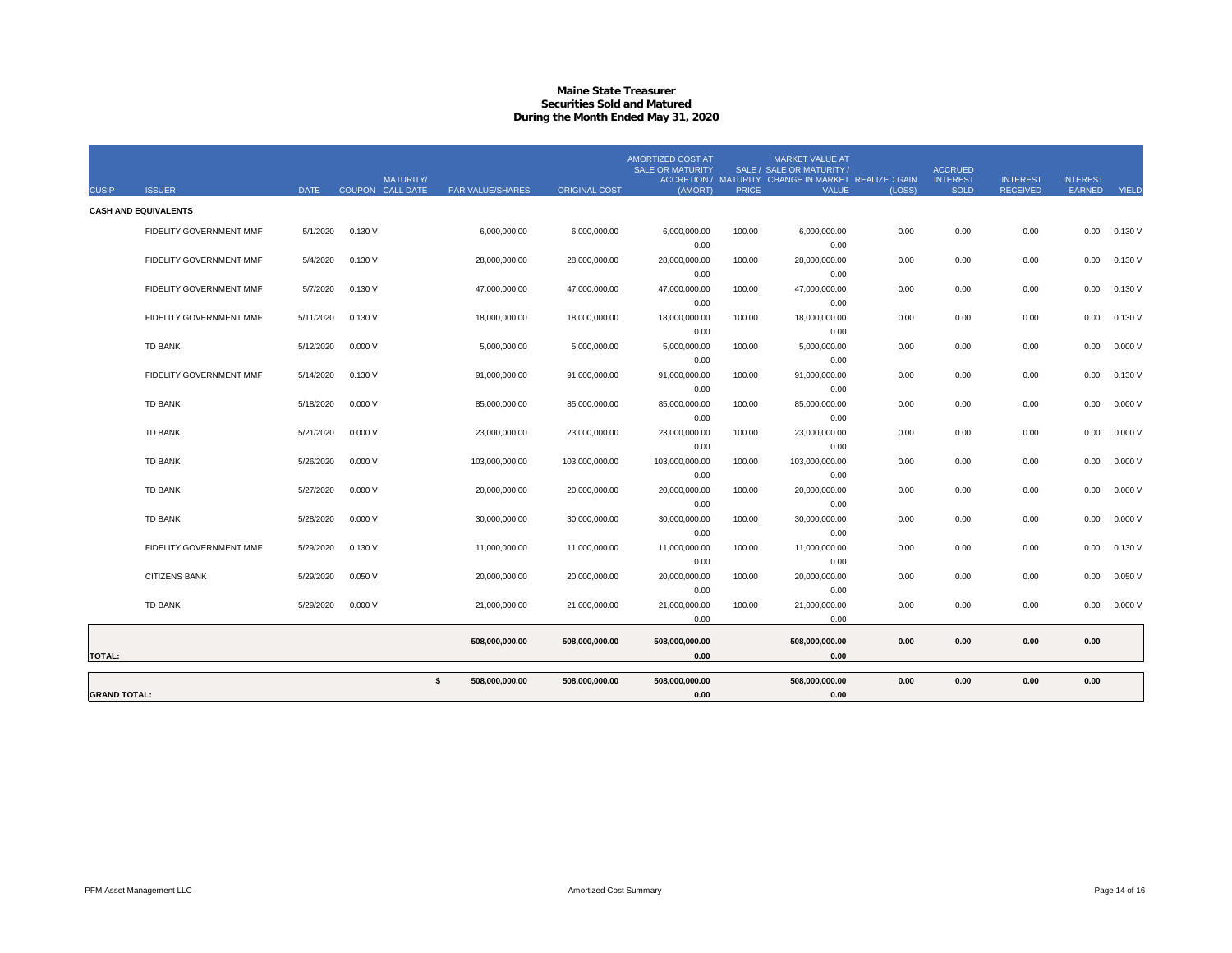# **Maine State Treasurer Transaction Report For the Month Ended May 31, 2020**

| <b>DATE</b>              | <b>CUSIP</b> | <b>TRANSACTION</b> | <b>SECURITY TYPE</b> | <b>DESCRIPTION</b>             | <b>MATURITY</b> | <b>PAR VALUE/SHARES</b> | <b>PRINCIPAL</b> | <b>INTEREST</b> | <b>TRANSACTION TOTAL</b> | <b>BALANCE</b>     |
|--------------------------|--------------|--------------------|----------------------|--------------------------------|-----------------|-------------------------|------------------|-----------------|--------------------------|--------------------|
|                          |              |                    |                      |                                |                 |                         |                  |                 |                          |                    |
| 5/1/2020                 |              | <b>INTEREST</b>    | <b>CASH EQUIV</b>    | FIDELITY GOVERNMENT MMF        |                 | 0.00                    | 0.00             | 36,355.77       | 36,355.77                | 36,355.77          |
|                          |              | SELL               | <b>CASH EQUIV</b>    | FIDELITY GOVERNMENT MMF        |                 | 6,000,000.00            | 6,000,000.00     | 0.00            | 6,000,000.00             | 6,036,355.77       |
|                          |              | <b>INTEREST</b>    | <b>CASH EQUIV</b>    | <b>PFM FUNDS</b>               |                 | 0.00                    | 0.00             | 28,406.60       | 28,406.60                | 6,064,762.37       |
|                          |              | <b>INTEREST</b>    | <b>CASH EQUIV</b>    | ANDROSCOGGIN                   |                 | 0.00                    | 0.00             | 6,780.82        | 6,780.82                 | 6,071,543.19       |
|                          |              | <b>INTEREST</b>    | <b>CASH EQUIV</b>    | <b>BANGOR SAVINGS</b>          |                 | 0.00                    | 0.00             | 7,069.67        | 7,069.67                 | 6,078,612.86       |
|                          |              | <b>INTEREST</b>    | <b>CASH EQUIV</b>    | <b>BATH SAVINGS</b>            |                 | 0.00                    | 0.00             | 4,196.21        | 4,196.21                 | 6.082.809.07       |
|                          |              | <b>INTEREST</b>    | <b>CASH EQUIV</b>    | <b>BAR HARBOR</b>              |                 | 0.00                    | 0.00             | 8,975.50        | 8,975.50                 | 6,091,784.57       |
|                          |              | <b>INTEREST</b>    | <b>CASH EQUIV</b>    | <b>BIDDEFORD SAVINGS BANK</b>  |                 | 0.00                    | 0.00             | 479.47          | 479.47                   | 6,092,264.04       |
|                          |              | <b>INTEREST</b>    | <b>CASH EQUIV</b>    | <b>CAMDEN NATIONAL</b>         |                 | 0.00                    | 0.00             | 13,118.12       | 13,118.12                | 6,105,382.16       |
|                          |              | <b>INTEREST</b>    | <b>CASH EQUIV</b>    | <b>CITIZENS BANK</b>           |                 | 0.00                    | 0.00             | 1,270.49        | 1,270.49                 | 6,106,652.65       |
|                          |              | <b>INTEREST</b>    | <b>CASH EQUIV</b>    | <b>CITIZENS BANK</b>           |                 | 0.00                    | 0.00             | 28,524.40       | 28,524.40                | 6.135.177.05       |
|                          |              | <b>INTEREST</b>    | <b>CASH EQUIV</b>    | <b>FIRST NATIONAL</b>          |                 | 0.00                    | 0.00             | 3,347.00        | 3,347.00                 | 6,138,524.05       |
|                          |              | <b>INTEREST</b>    | <b>CASH EQUIV</b>    | <b>MACHIAS SAVINGS</b>         |                 | 0.00                    | 0.00             | 479.45          | 479.45                   | 6,139,003.50       |
|                          |              | <b>INTEREST</b>    | <b>CASH EQUIV</b>    | <b>TD BANK</b>                 |                 | 0.00                    | 0.00             | 38,280.05       | 38,280.05                | 6,177,283.55       |
|                          |              | <b>INTEREST</b>    | <b>CASH EQUIV</b>    | U.S. BANK DDA                  |                 | 0.00                    | 0.00             | 922.50          | 922.50                   | 6,178,206.05       |
| 5/4/2020                 |              | SELL               | <b>CASH EQUIV</b>    | <b>FIDELITY GOVERNMENT MMF</b> |                 | 28,000,000.00           | 28,000,000.00    | 0.00            | 28,000,000.00            | 34, 178, 206.05    |
| 5/5/2020                 |              | <b>BUY</b>         | <b>CASH EQUIV</b>    | FIDELITY GOVERNMENT MMF        |                 | 2,000,000.00            | 2,000,000.00     | 0.00            | (2,000,000.00)           | 32,178,206.05      |
| 5/6/2020                 |              | <b>BUY</b>         | <b>CASH EQUIV</b>    | FIDELITY GOVERNMENT MMF        |                 | 10,000,000.00           | 10,000,000.00    | 0.00            | (10,000,000.00)          | 22,178,206.05      |
| 5/7/2020                 |              | SELL               | <b>CASH EQUIV</b>    | <b>FIDELITY GOVERNMENT MMF</b> |                 | 47,000,000.00           | 47,000,000.00    | 0.00            | 47,000,000.00            | 69.178.206.05      |
| 5/8/2020                 |              | <b>BUY</b>         | <b>CASH EQUIV</b>    | FIDELITY GOVERNMENT MMF        |                 | 93,000,000.00           | 93,000,000.00    | 0.00            | (93,000,000.00)          | (23,821,793.95)    |
| 5/11/2020                |              | SELL               | <b>CASH EQUIV</b>    | FIDELITY GOVERNMENT MMF        |                 | 18,000,000.00           | 18,000,000.00    | 0.00            | 18,000,000.00            | (5,821,793.95)     |
| 5/12/2020                |              | SELL               | <b>CASH EQUIV</b>    | <b>TD BANK</b>                 |                 | 5,000,000.00            | 5,000,000.00     | 0.00            | 5,000,000.00             | (821,793.95)       |
| 5/13/2020                |              | <b>BUY</b>         | <b>CASH EQUIV</b>    | FIDELITY GOVERNMENT MMF        |                 | 13,000,000.00           | 13,000,000.00    | 0.00            | (13,000,000.00)          | (13,821,793.95)    |
|                          |              | <b>BUY</b>         | <b>CASH EQUIV</b>    | <b>TD BANK</b>                 |                 | 5,000,000.00            | 5,000,000.00     | 0.00            | (5,000,000.00)           | (18, 821, 793.95)  |
| 5/14/2020                |              | SELL               | <b>CASH EQUIV</b>    | FIDELITY GOVERNMENT MMF        |                 | 91,000,000.00           | 91,000,000.00    | 0.00            | 91,000,000.00            | 72.178.206.05      |
| 5/15/2020                |              | <b>BUY</b>         | <b>CASH EQUIV</b>    | FIDELITY GOVERNMENT MMF        |                 | 171,000,000.00          | 171,000,000.00   | 0.00            | (171,000,000.00)         | (98, 821, 793.95)  |
|                          | 9128286U9    | <b>INTEREST</b>    | <b>UST</b>           | <b>US TREASURY</b>             | 5/15/2022       | 0.00                    | 0.00             | 265,625.00      | 265,625.00               | (98, 556, 168.95)  |
|                          | 9128286U9    | <b>INTEREST</b>    | <b>UST</b>           | <b>US TREASURY</b>             | 5/15/2022       | 0.00                    | 0.00             | 265,625.00      | 265,625.00               | (98, 290, 543.95)  |
|                          |              | <b>BUY</b>         | <b>CASH EQUIV</b>    | <b>MACHIAS SAVINGS</b>         |                 | 10,000,000.00           | 10,000,000.00    | 0.00            | (10,000,000.00)          | (108, 290, 543.95) |
| 5/18/2020                |              | SELL               | <b>CASH EQUIV</b>    | <b>TD BANK</b>                 |                 | 85,000,000.00           | 85,000,000.00    | 0.00            | 85,000,000.00            | (23, 290, 543.95)  |
| 5/19/2020                |              | <b>BUY</b>         | <b>CASH EQUIV</b>    | <b>TD BANK</b>                 |                 | 82,000,000.00           | 82,000,000.00    | 0.00            | (82,000,000.00)          | (105, 290, 543.95) |
| 5/20/2020                |              | <b>BUY</b>         | <b>CASH EQUIV</b>    | <b>FIDELITY GOVERNMENT MMF</b> |                 | 5.000.000.00            | 5,000,000.00     | 0.00            | (5,000,000.00)           | (110, 290, 543.95) |
| 5/21/2020                |              | SELL               | <b>CASH EQUIV</b>    | <b>TD BANK</b>                 |                 | 23,000,000.00           | 23,000,000.00    | 0.00            | 23,000,000.00            | (87, 290, 543.95)  |
| 5/22/2020                |              | <b>BUY</b>         | <b>CASH EQUIV</b>    | FIDELITY GOVERNMENT MMF        |                 | 42,000,000.00           | 42,000,000.00    | 0.00            | (42,000,000.00)          | (129, 290, 543.95) |
| 5/26/2020                |              | SELL               | <b>CASH EQUIV</b>    | <b>TD BANK</b>                 |                 | 103,000,000.00          | 103,000,000.00   | 0.00            | 103,000,000.00           | (26, 290, 543.95)  |
| 5/27/2020                |              | SELL               | <b>CASH EQUIV</b>    | <b>TD BANK</b>                 |                 | 20,000,000.00           | 20,000,000.00    | 0.00            | 20,000,000.00            | (6, 290, 543.95)   |
| 5/28/2020                |              | SELL               | <b>CASH EQUIV</b>    | <b>TD BANK</b>                 |                 | 30,000,000.00           | 30,000,000.00    | 0.00            | 30,000,000.00            | 23,709,456.05      |
| 5/29/2020                |              | SELL               | <b>CASH EQUIV</b>    | FIDELITY GOVERNMENT MMF        |                 | 11,000,000.00           | 11,000,000.00    | 0.00            | 11,000,000.00            | 34,709,456.05      |
|                          |              | SELL               | <b>CASH EQUIV</b>    | <b>CITIZENS BANK</b>           |                 | 20,000,000.00           | 20,000,000.00    | 0.00            | 20,000,000.00            | 54,709,456.05      |
|                          |              | SELL               | <b>CASH EQUIV</b>    | <b>TD BANK</b>                 |                 | 21,000,000.00           | 21,000,000.00    | 0.00            | 21,000,000.00            | 75,709,456.05      |
| 5/31/2020                |              | <b>INTEREST</b>    | <b>CASH EQUIV</b>    | MISC INCOME                    |                 | 0.00                    | 0.00             | 1.29            | 1.29                     | 75,709,457.34      |
| <b>Net Contributions</b> |              |                    |                      |                                |                 |                         |                  |                 |                          |                    |

**Net Contributions**

**Net Withdrawals**

**75,709,457.34**